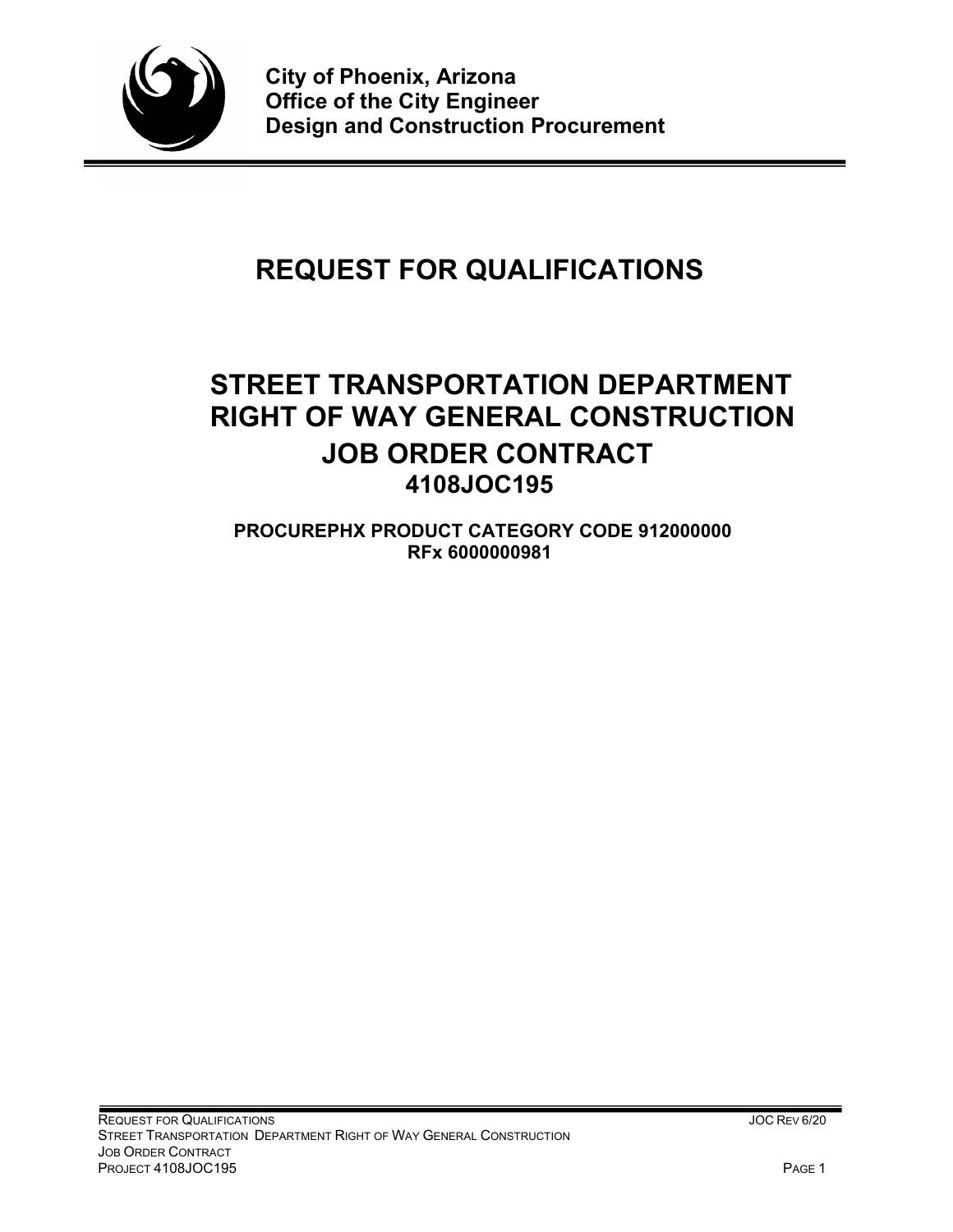# REQUEST FOR QUALIFICATIONS

The City of Phoenix is seeking qualified contractors to do business on an on-call basis to provide Right-of-Way General Construction Job Order Contracting (JOC) Services to include asphalt paving and concrete work, waterlines, storm drains, retention basins, street lights, utility work, and traffic control in the right-of-way. Up to four contractors may be selected for this JOC based on the City's workload.

In addition to the City and with approval of the Contractors selected under this procurement, the results of this procurement may be extended for use by other eligible municipalities and government agencies under Arizona Revised Statutes title 34.

A Small Business Enterprise goal of **11%** has been established for this project.

# **SECTION I – PROJECT DESCRIPTION**

At a minimum, the JOC Contractor will be expected to successfully perform the following construction services within the right-of-way, including but not limited to:

- Curb, gutter and sidewalk, driveways, bus bays, utility foundations, paving and other concrete work within the right-of-way.
- Asphalt paving and asphalt pavement rehabilitation treatment work.
- Concrete paving work.
- Storm drain and catch basins, scuppers, retention basins, and other storm drain facilities.
- Miscellaneous utility adjustments, modifications, and installations.
- Concrete structures such as headwalls, box culverts, manholes, catch basins, outfalls, and bridge facilities.
- Traffic signal poles, foundations, conduit and pull boxes.
- Waterlines and sanitary sewers, including service taps.
- **Landscape, hardscape and irrigation systems**
- Construction traffic control.
- **Construction management.**
- Street lighting, signal lighting, and utility work as needed.
- Other emergency work as it related to this JOC, and if need be, respond to other emergencies within the Street Transportation Department.

Work may be required during normal working hours, after normal hours, or on weekends and holidays. For emergency work, the JOC Contractor is required to respond with and initial assessment of any given emergency within 1 to 1.5 hours, and the JOC Contractor must initiate the repairs and/or replacement in a timely manner, as agreed upon with the City.

This will be for a 36 -month duration or \$24 million per JOC, whichever occurs first. The JOC will include an option to renew, based on the Contractor's satisfactory performance, the City's need for additional services, and funding availability. The option to renew will be for an additional 24-month term or the balance of the maximum contract amount of \$40 million, including all JOC amendments. The City intends that each Job Order performed under this JOC will not exceed \$3,000,000 in construction costs, but in no event will any Job Order exceed \$4,000,000 subsequent to Council approval of the change in limits.

The Contractor is required to provide performance and payment bonds for the amount of each Job Order proposal prior to executing the Agreement.

During the term of the JOC, work is performed as a series of individual Job Orders. Each Job Order, initiated by the City, is defined cooperatively by the City and the Contractor. A scope, schedule, and price are agreed upon, and the Contractor is directed to proceed with the work. Job Orders may include pre-construction services, construction work, project management and contract administration as comprised within the Contractor's construction management plan.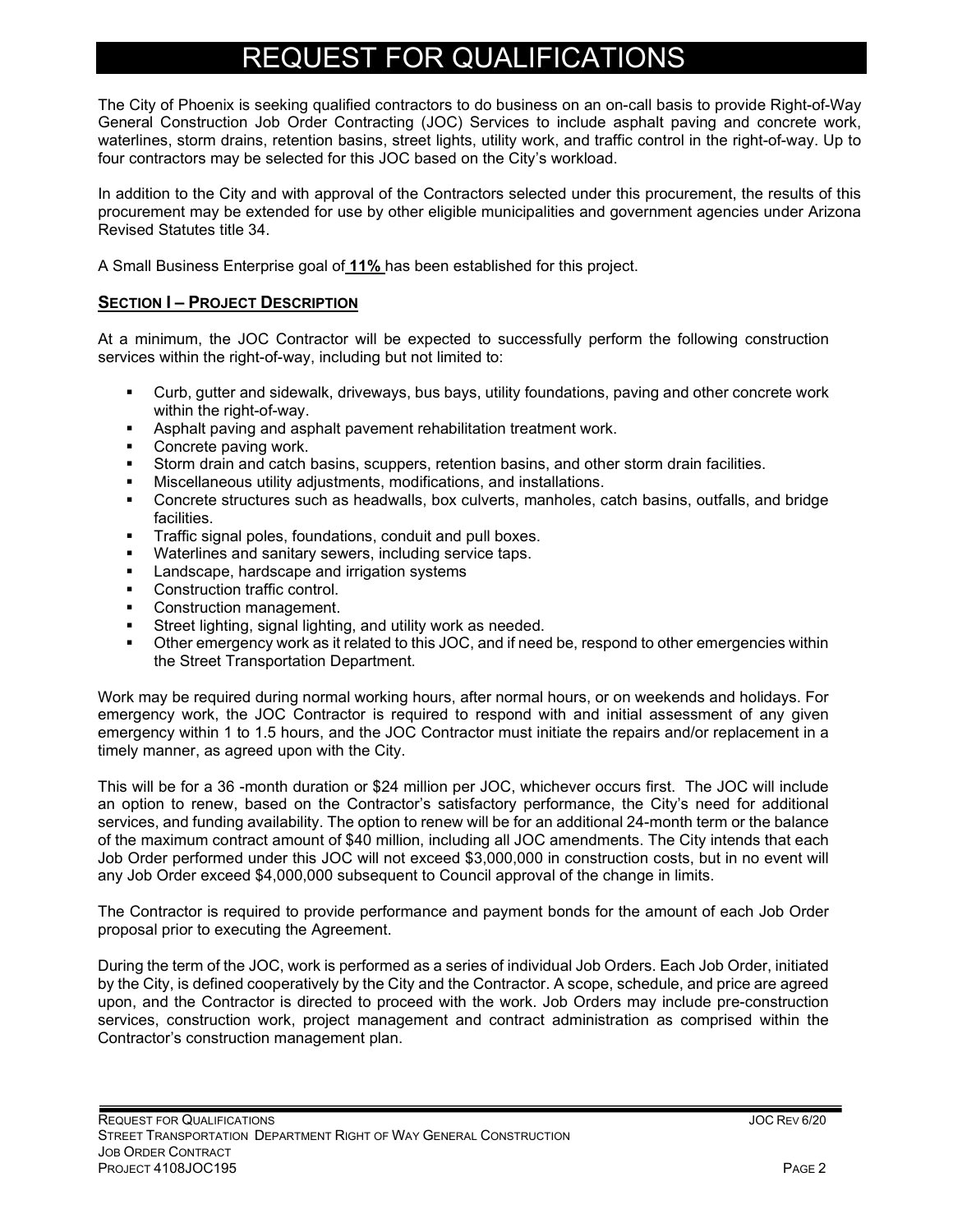# **SECTION II – SCOPE OF WORK**

The scope of work will vary with each Job Order. Minor design services may be required for some Job Orders, however, most will be designed through consultants under a separate contract with the City. City staff may design some projects.

For Job Orders that may require design services, the Contractor shall seek the services of an Arizona registered professional architect and/or engineer to prepare plans for permitting. It is the responsibility of the Contractor to provide cost estimating, project scheduling for design, construction and/or maintenance, and obtain permits if needed from the appropriate City departments. The Contractor is also responsible for:

- Knowledge of and compliance with current City of Phoenix adopted codes
- All other work as it relates to this JOC, and
- All work incidental to this JOC

Prior to each Job Order Agreement, a scope of work conference may be scheduled to define design and construction services required of the Contractor.

The City of Phoenix will provide construction administration, inspection, and acceptance material testing for the Job Orders.

Assumptions about Job Orders:

- All sites will be in the State of Arizona.
- The Contractor will furnish all necessary tools and test equipment required for the performance of its work in accordance with the scope of work. All customer-provided documentation is obtained within a reasonable time at project start.
- All customer-provided documentation is obtained within a reasonable time at project start.
- All customer-required approvals are provided within a reasonable and mutually agreed upon time frame.
- Any work required at each site outside of this scope of work will be performed in accordance with the adjustment process.
- **Each Job Order Agreement must be submitted in MAG or CSI format or it will not be accepted.**

If the Project Manager has determined that use of PROMIS may be required during this JOC, the following information provides a guideline for utilization. Any questions related to the requirements of PROMIS should be directed to the Project Manager.

- The Contractor will be required to maintain all project records in electronic format.
- The City provides an Application Service Provider (ASP) web based project management database which the Contractor will be required to utilize in the fulfillment of the JOC requirements.
- The Contractor shall provide a computerized networked office platform with broadband internet connectivity.
- PROMIS training will be provided through the City of Phoenix to firms under this JOC.

## **SECTION III - PRE-SUBMITTAL MEETING**

A pre-submittal meeting will be held **at 10:00 a.m., Phoenix time on Friday, August 28, 2020,** via WebEx. At this meeting, City staff will discuss the scope of work, general project requirements, and respond to questions from the attendees. It is strongly recommended that interested firms attend the pre-submittal meeting. Inquiries regarding the project scope outside of this pre-submittal meeting must be directed to the Contracts Specialist.

## **Pre-submittal meeting number (access code): 133 959 9579**

Meeting password: yW5TdC7jup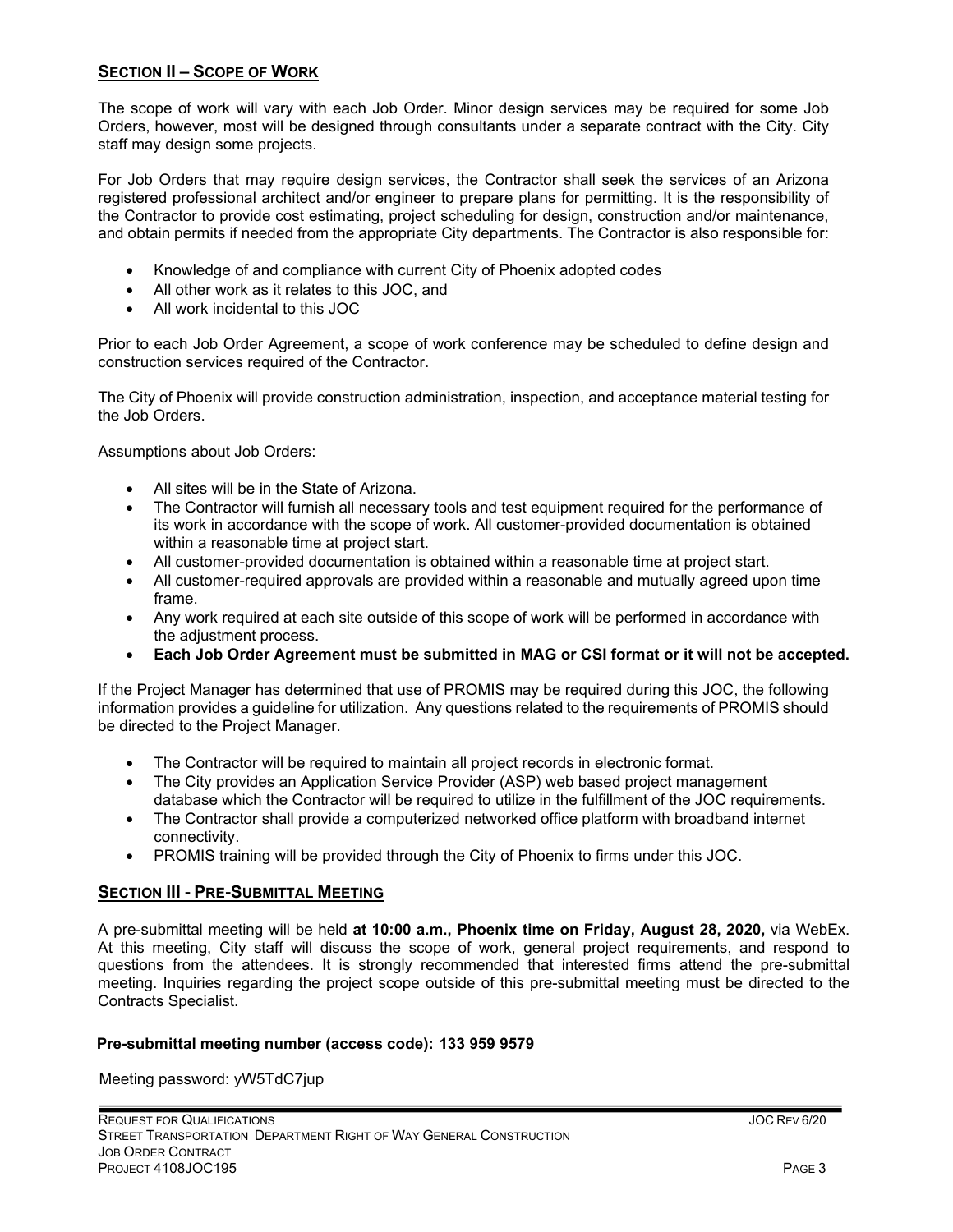# **Tap to join from a mobile device (attendees only)**

[+1-415-655-0001,1339599579##](tel:%2B1-415-655-0001,,*01*1339599579%23%23*01*) US Toll

# **Join by phone**

+1-415-655-0001 US Toll

[Global call-in numbers \[cityofphoenix.webex.com\]](https://urldefense.com/v3/__https:/cityofphoenix.webex.com/cityofphoenix/globalcallin.php?MTID=me0a40ac657618d641b7397dcf9989f38__;!!LkjWUF49MRd51_ry!O4iGV3HMYs8yaC-3iNdy7lI5xm4OuPifOf1PoiJYuyoV8tEvEmioHNA5bU6ZXo-05xgw5uc0p_4$)

# **Join from a video system or application**

Dial 1339599579@cityofphoenix.webex.com

You can also dial 173.243.2.68 and enter your meeting

number.

# **Join using Microsoft Lync or Microsoft Skype for Business**

Dial 1339599579.cityofphoenix@lync.webex.com

# **SECTION IV – STATEMENT OF QUALIFICATIONS EVALUATION CRITERIA**

The JOC Contractor will be selected through a one-step qualifications-based selection process, based on the following criteria: City of Phoenix project experience is not required.

# **A. General Information (150 points)**

- 1. Provide a general description of the firm that is proposing to provide the requested services under this Job Order Contract. Explain the legal organization of the proposed firm or team.
- 2. Provide the following information:
	- a. List the Arizona contractor licenses held by the firm and the key personnel who will be assigned to this Project. Provide the contractor license number. Reference the appropriate licenses held, if needed. In order to be considered for this Project, the contractor must hold the correct license as deemed appropriate by the Arizona Registrar of Contractors prior to submitting a Statement of Qualifications (SOQ) for this project in accordance with Arizona Revised Statute §32-1151.
	- b. Identify the location of the firm's principal office and the home office location of key staff on this project.
	- c. Identify any contract or subcontract held by the firm or officers of the firm, which has been terminated within the last five years. Identify any claims arising from a contract which resulted in litigation or arbitration within the last three years. Briefly describe the circumstances and the outcomes.
	- d. Provide an organization chart showing the qualifying contractor, and the contractor's key personnel down to the superintendent level. (The organizational chart is included in the page limitation.)

# **B. Experience and Qualifications of the Firm (250 points)**

- 1. Identify at least three comparable projects in which the firm played a major role. The projects listed should show the breadth of the firm's experience and demonstrated capabilities and show the experience in managing multiple trade subcontractors, vendors, and suppliers. For each comparable project identified, provide:
	- a. Description of project
	- b. Role of the firm either as prime or subcontractor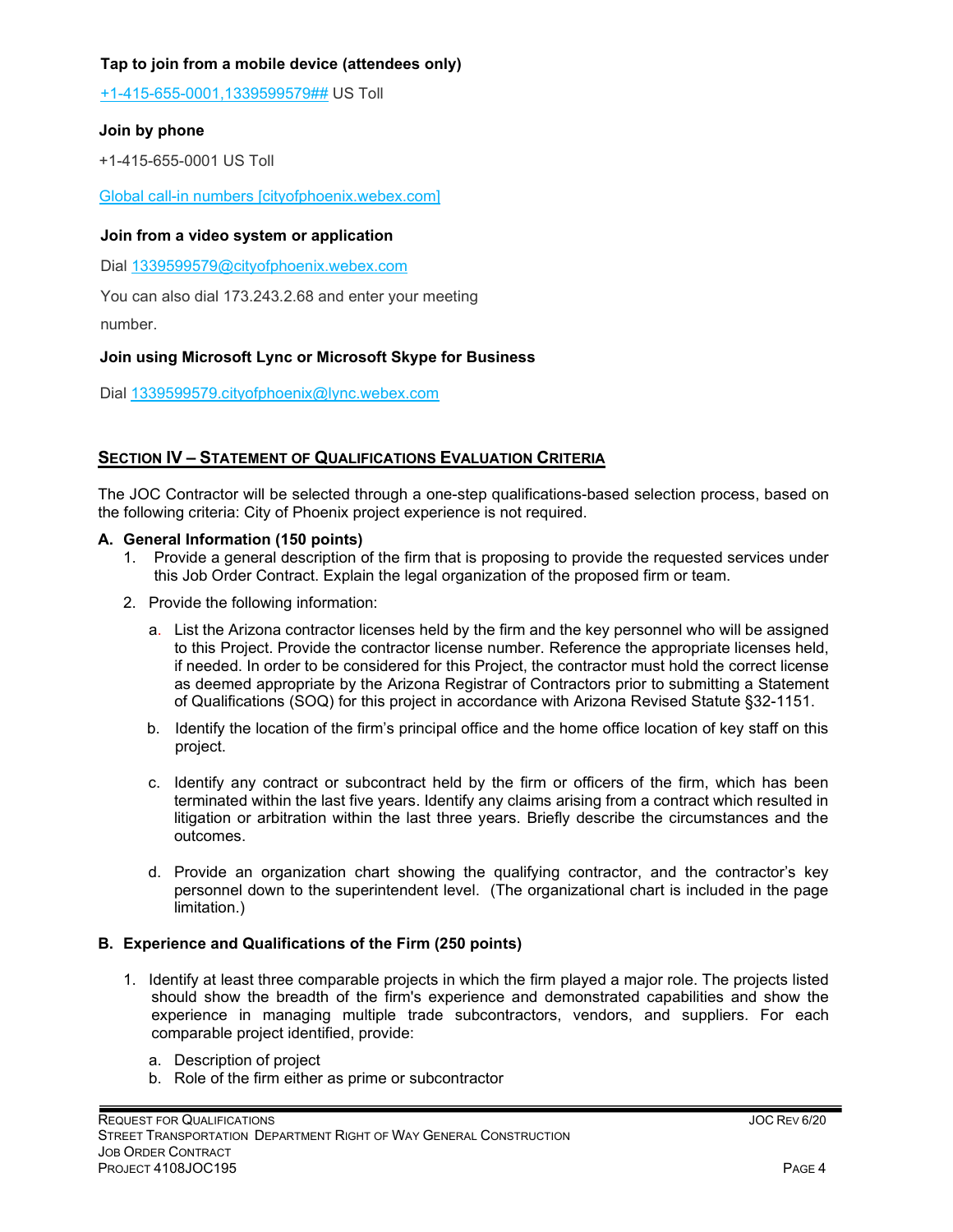- c. Initial and Final project's construction cost, and reason for variance
- d. Construction dates (identify if this included phased construction)
- e. Project Owner
- 2. List all City of Phoenix projects by name only where the firm provided general construction services in the last five years either completed or ongoing.

# **C. Experience of Key Personnel to be Assigned (250 points)**

- 1. For each key person identified, list their length of time with the firm and at least two comparable projects in which they have played a primary role. If a project selected for a key person is the same as one selected for the firm, provide just the project name and the role of the key person. For other projects provide the following:
	- a. Description of project
	- b. Role of the person
	- c. Initial and Final project's construction cost, and reason for variance
	- d. Construction dates
	- e. Project Owner
- 2. List any proposed subcontractors, including key staff names and the experience and qualifications of these individuals.

# **D. Approach to Performing the Required Services (350 points)**

- 1. Describe the firm's project management approach including its perspective and experience on partnering, quality control, project scheduling, claims, dispute resolution, changes in the scope of work, and construction safety.
- 2. Describe systems used for planning; project engineering; and scheduling, estimating, and managing construction. Provide information on the firm's capabilities in managing multiple and concurrent job order requests.
- 3. Discuss the timeline and number of days required by the firm to process and complete all necessary paperwork and return a proposal to the City after receiving a job order request.
- 4. Provide a proposed subcontractor selection plan. The selection plan must select subcontractors based on qualifications alone or on a combination of qualifications and price and shall not select subcontractors based on price alone. Describe how you intend to implement this subcontractor selection plan. Discuss the benefit that your subcontractor selection plan provides to the project and how the prime contractor will manage its subcontractors to complete the scope of work.
- 5. Discuss and provide examples of the firm's ability to respond to emergency work requested by the City to complete repairs to various street assets in the right-of-way.

# **E. Reference Check (75 points\*)**

Use the form provided (Exhibit A) to obtain at least three references (it is preferred no more than one be a City of Phoenix project). If your firm has not completed prior projects with other agencies, you will not be penalized. It is recommended there be references outside the City of Phoenix.

\*These points are in addition to the 1,000 points for the SOQ.

# **SECTION V – SBE REQUIREMENTS**

This JOC will be subject to the City of Phoenix Code, Chapter 18, Article VI, pertaining to participation of Small Business Enterprise/Disadvantaged Business Enterprise (SBE)/(DBE) firms in subcontracting opportunities on the Project. Firms that have been certified by the City of Phoenix Equal Opportunity Department are eligible to meet the SBE/DBE subcontracting goals.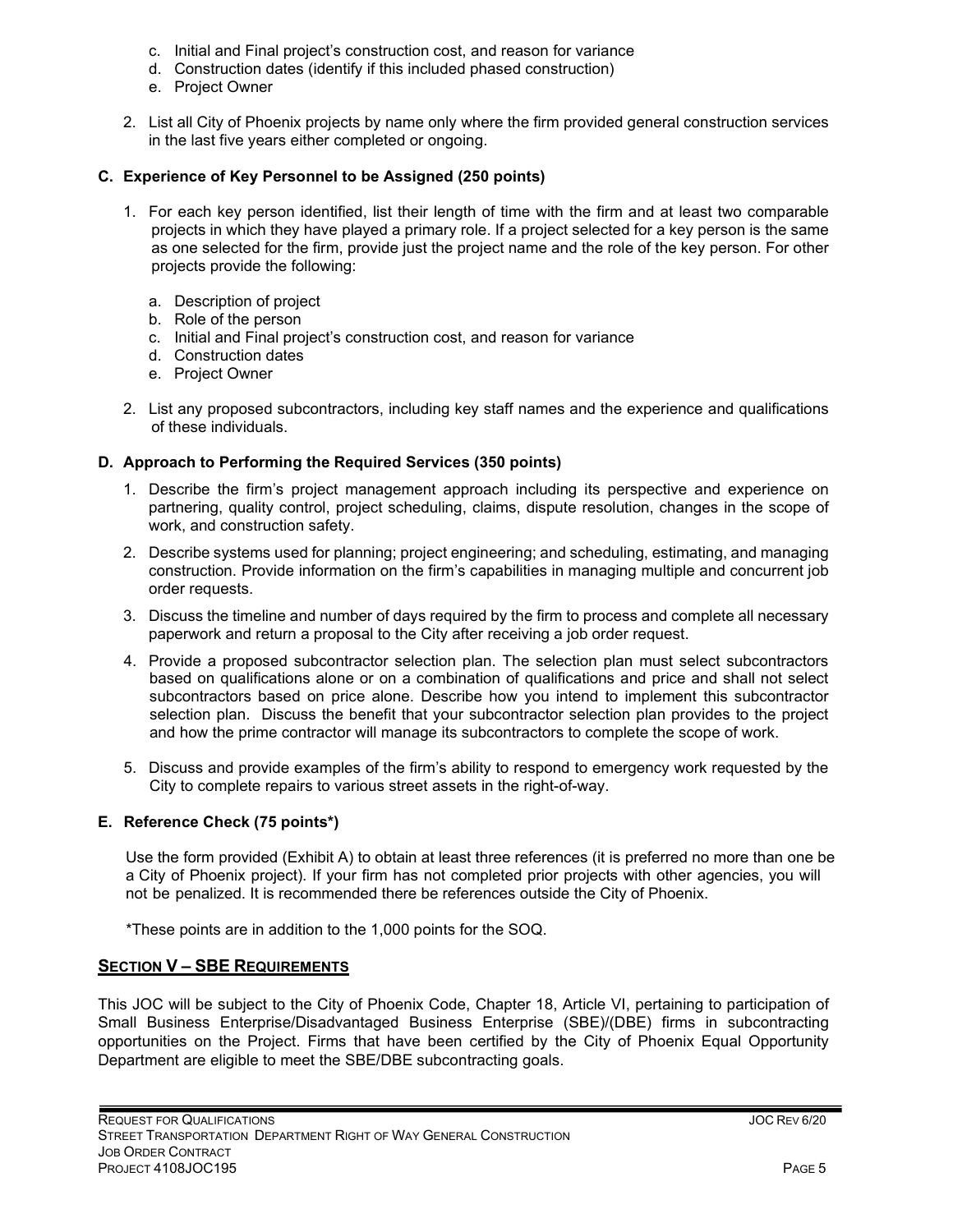A SBE/DBE utilization goal for this JOC has been established. The goal is based on the City's evaluation of the availability of certified SBE firms in all subcontracting trade areas where work will be performed. Firms should strongly consider how entering into project team or subcontract arrangements will impact their ability to meet the utilization goal.

The JOC Contractor is required to make good faith efforts to utilize certified SBE/DBE firms to achieve this goal on each Job Order Agreement and shall provide good faith effort to meet the annual goal during each year of the contract and overall over the term of the contract.

SBE/DBE goals must be met or a waiver requested in order to perform a job order under the JOC. For further information, contact the Equal Opportunity Department at 602-534-1279.

Failure to meet the required annual goal without sufficient demonstration of good faith efforts shall be deemed as a breach of the SBE/DBE provisions of this Job Order Contract.

The Contractor agrees that if the Equal Opportunity Department determines that the contractor will fail, or has failed, to meet the SBE/DBE subcontracting goals, and / or has failed to act in good faith to ensure compliance with the SBE/DBE Program Requirements, it will deem the contractor "non-compliant" and not in good standing with this City contract.

# **SEE EXHIBIT B - SBE CLAUSE AND FORMS FOR MORE INFORMATION**

# **SECTION VI – SUBMITTAL REQUIREMENTS**

**New Electronic Submittal Process**: Firms interested in this project must submit a Statement of Qualifications (SOQ) electronically through the ProcurePHX online portal.

Submittal requirements are as follows:

 **Vendor Information: All firms must be registered in the City's Vendor Management System prior to submitting a proposal. For new firms, the City will send an email to your firm with a vendor number within two business days of submitting the request. The vendor number should be included on the cover of the SOQ. Information on how to register with the City is available at:** 

## <https://www.phoenix.gov/financesite/Pages/EProc-help.aspx>

**If your firm is already registered with the City of Phoenix's ProcurePHX system, please visit**  <https://eprocurement.phoenix.gov/irj/portal> **to login and access the electronic solicitation.**

## **The product category code for this RFQ is 912000000 and the RFx number is 6000000981**

## **Submittals:**

- **Submittals must be uploaded to the ProcurePhx website by the submittal due date and time.**
- **Submit only one SOQ electronically, in .PDF format only, addressing all evaluation criteria. No hard** copies will be accepted.
- Clearly display the firm name, vendor number, project title, and JOC number on the cover of the SOQ.
- A maximum of **12 pages** is permitted to address all content in the SOQ submittal *(Maximum page limit includes evaluation criteria and all additional content. It does not include information sheet.)*
- Submit the Statement of Qualifications by **12:00 noon, Phoenix time, on Friday, September 11, 2020.**
- Upload one complete version of the SOQ addressing all the criteria. Upload format is .PDF.
- Page size must still meet requirements of  $8\frac{1}{2}$ " x 11"
- Font size must not be less than 10 point
- Content count:
	- $\checkmark$  Each side of a page containing evaluation criteria and additional content will be counted toward the maximum page limit noted above.
	- $\checkmark$  Pages that have project photos, charts and/or graphs will be counted towards the maximum page limit noted above.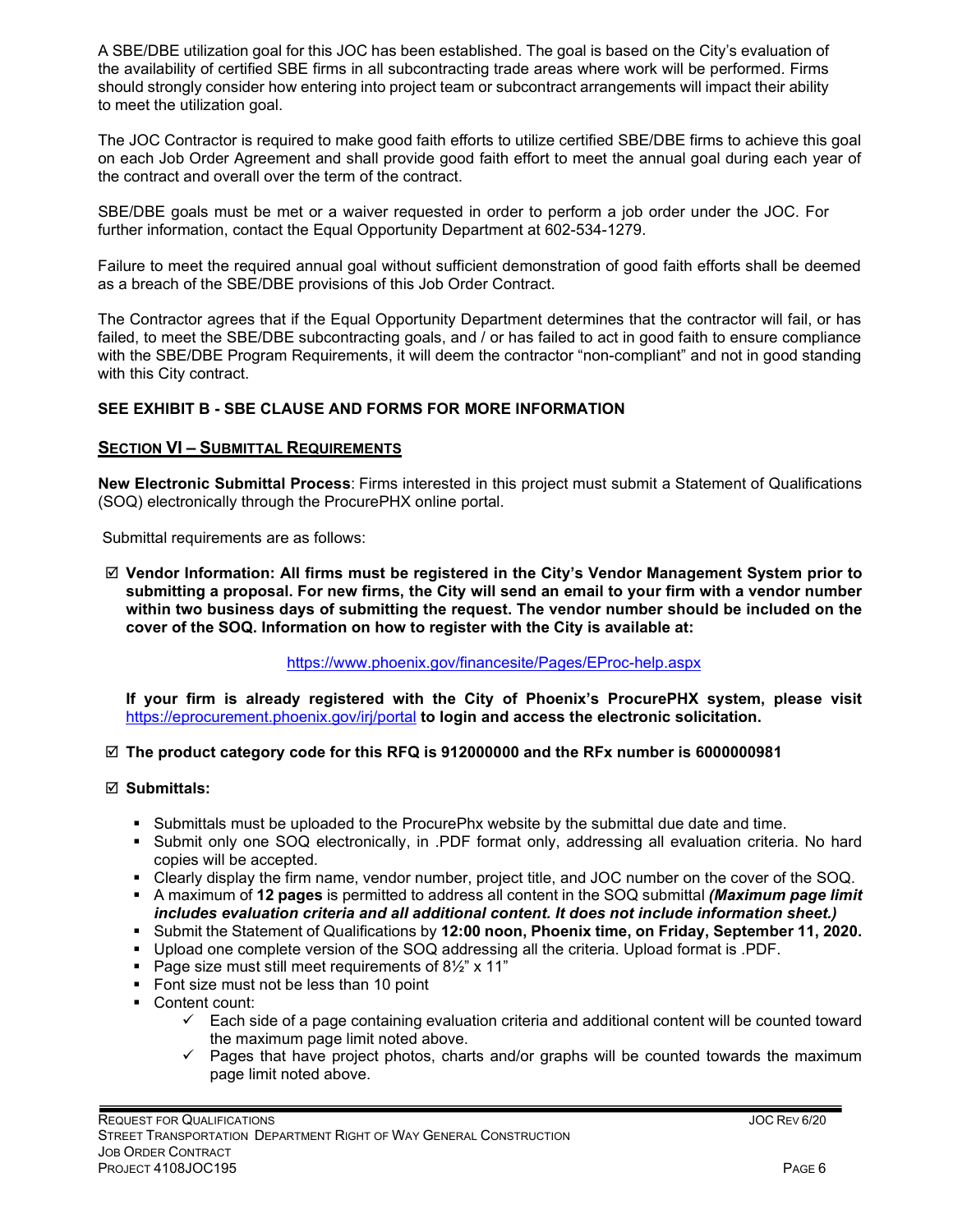- Front and back covers, information sheet, Table of Contents pages, and divider (tab) pages **will NOT** be counted toward the maximum page limit noted above, unless they include evaluation criteria and additional content that could be considered by the selection panel.
- **Information Sheet:** Provide an information sheet that includes project title, project number, RFx number, firm name, address, phone number, vendor number, and the name, title, email address and signature of your contact person for the project. Do not include any additional information.
- **Evaluation Criteria:** Address the SOQ evaluation criteria and include a project organizational chart.
- **Bonding Statement:** As a separate PDF attachment, **include a statement of the firm's bonding capacity** from a Surety Company (A- or better for the prior four quarters) along with your SOQ submittal. *(This bond statement will not be counted towards the maximum number of pages)*.
- **Additional Content:** Resumes and other information may be included *(content shall be included within the permitted maximum page limit*).

# **Note: All pages exceeding the specified maximum page limit will be removed from the submittal and not considered in evaluating a submitted SOQ.**

# **GROUNDS FOR DISQUALIFICATION:**

Please be advised that the following **will be grounds for disqualification,** and will be strictly enforced:

- Failure to submit electronically through the ProcurePHX online portal by the due date and time.
- Violating the "Contact with City Employees" policy contained in this RFQ
- Failure to provide bonding statement

# **SECTION VII – SELECTION PROCESS AND SCHEDULE**

The successful firms will be selected through a qualifications-based selection process. Interested firms will submit a Statement of Qualifications (SOQ). A Selection Panel will evaluate each SOQ according to the criteria set forth in Section IV above. The City will select a firm based on the SOQs received; no formal interviews will be conducted. The City may conduct a due diligence review on the firms receiving the highest evaluation.

The City expects to create a final list of at least four, firms for this project. The City will enter into negotiations with the selected firm and execute a contract upon completion of negotiation of contract terms for City Council approval.

The following tentative schedule has been prepared for this JOC. The Pre-submittal meeting is not mandatory.

| Pre-submittal meeting       | August 28, 2020    |
|-----------------------------|--------------------|
| SOQs due                    | September 11, 2020 |
| Job Order Contract Workshop | October 2020       |

If the City is unsuccessful in negotiating a JOC with the most-qualified firm(s), the City may then negotiate with the next most qualified firm until a JOC is executed, or the City may decide to terminate the selection process. Once a JOC is executed with the successful firm, the procurement is complete.

<https://solicitations.phoenix.gov/awards>

Firms selected for this project will be notified directly by the City. Notification to all other firms on the status of a selection on this project will be posted on the City of Phoenix's "Tabulations, Awards, and Recommendations" website:

<https://solicitations.phoenix.gov/awards>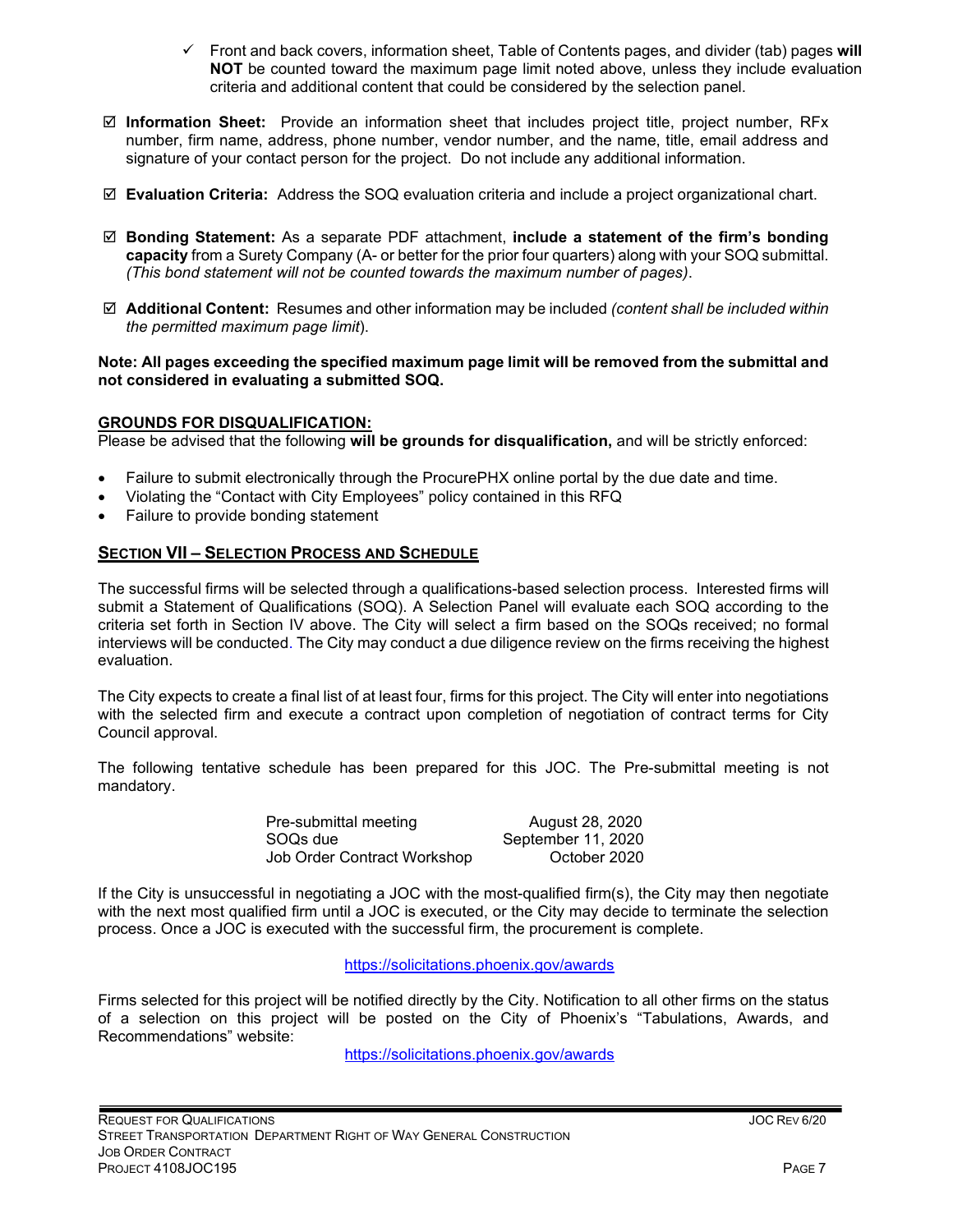# **SECTION VIII – GENERAL INFORMATION**

The selected Contractor should expect to comply with the Arizona State Statutes Title 34 and City of Phoenix Design and Construction Procurement's contract provisions.

**Citywide Capital Improvement Projects** - Consulting and contractor services supporting the City's Capital Improvement Projects are procured under the authority of the City Engineer, currently located within the Street Transportation Department (STR). Design and Construction Procurement coordinates the citywide consulting and construction contracting procurement processes.

**Changes to Request for Qualifications.** *Any changes to this Request for Qualifications (RFQ) will be in the form of a Notification.* The City of Phoenix shall not be held responsible for any oral instructions. Notifications are available on both the Current Opportunities and ProcurePHX webpage.

*It shall be the responsibility of the registered RFQ holder to determine, prior to the submittal of the Statement of Qualifications, if a Notification has been issued***.** Registered RFQ holders may refer to the web page or call the Contracts Specialist (listed below) to ascertain if a Notification has been issued for this project.

**Alternate Format -** For more information or a copy of this publication in an alternate format, contact the Contract Specialist (listed below) - Voice or TTY 711. Requests will only be honored if made within the first week of the advertising period.

**Release of Project Information -** The City shall provide the release of all public information concerning the project, including selection announcements and contract awards. Those desiring to release information to the public must receive prior written approval from the City.

**City Rights -** The City of Phoenix reserves the right to reject any or all Statements of Qualifications, to waive any informality or irregularity in any Statement of Qualifications received, and to be the sole judge of the merits of the respective Statements of Qualifications received.

**Contact with City Employees -** Beginning on the date the RFQ is issued and until the date the contract is awarded or the RFQ withdrawn, all persons or entities that respond to the RFQ, including their authorized employees, agents, representatives, proposed partner(s), subcontractor(s), joint venture(s), member(s), or any of their lobbyists or attorneys (collectively the Proposer), will refrain from any direct or indirect contact with any person (other than the designated Contract Specialist) who may play a part in the selection process, including members of the evaluation panel, the City Manager, Assistant City Manager, Deputy City Managers, Department heads, the Mayor and other members of the Phoenix City Council. As long as the RFQ solicitation is not discussed, Proposers may continue to conduct business with the City and discuss business that is unrelated to this RFQ solicitation with City staff.

Proposers may discuss their proposal or the RFQ solicitation with the Mayor or one or more members of the Phoenix City Council, provided such meetings are scheduled through the Contract Specialist (listed below), conducted in person at 200 W. Washington, Phoenix, Arizona 85003, and are posted as open meetings with the City Clerk at least twenty-four (24) hours prior to the scheduled meetings. The City Clerk will be responsible for posting the meetings. The posted notice shall identify the participants and the subject matter, as well as invite the public to participate.

This policy is intended to create a level playing field for all Proposers, assure that contracts are awarded in public, and protect the integrity of the selection process. **OFFERORS THAT VIOLATE THIS POLICY WILL BE DISQUALIFIED.**

**Conflict of Interest -** The City reserves the right to disqualify any Proposer on the basis of any real or apparent conflict of interest that is disclosed by the proposal submitted or any other data available to the City. This disqualification is at the sole discretion of the City. Any Proposer submitting a proposal herein waves any right to object now or at any future time, before anybody or agency, including but not limited to, the City Council of the City of Phoenix or any court.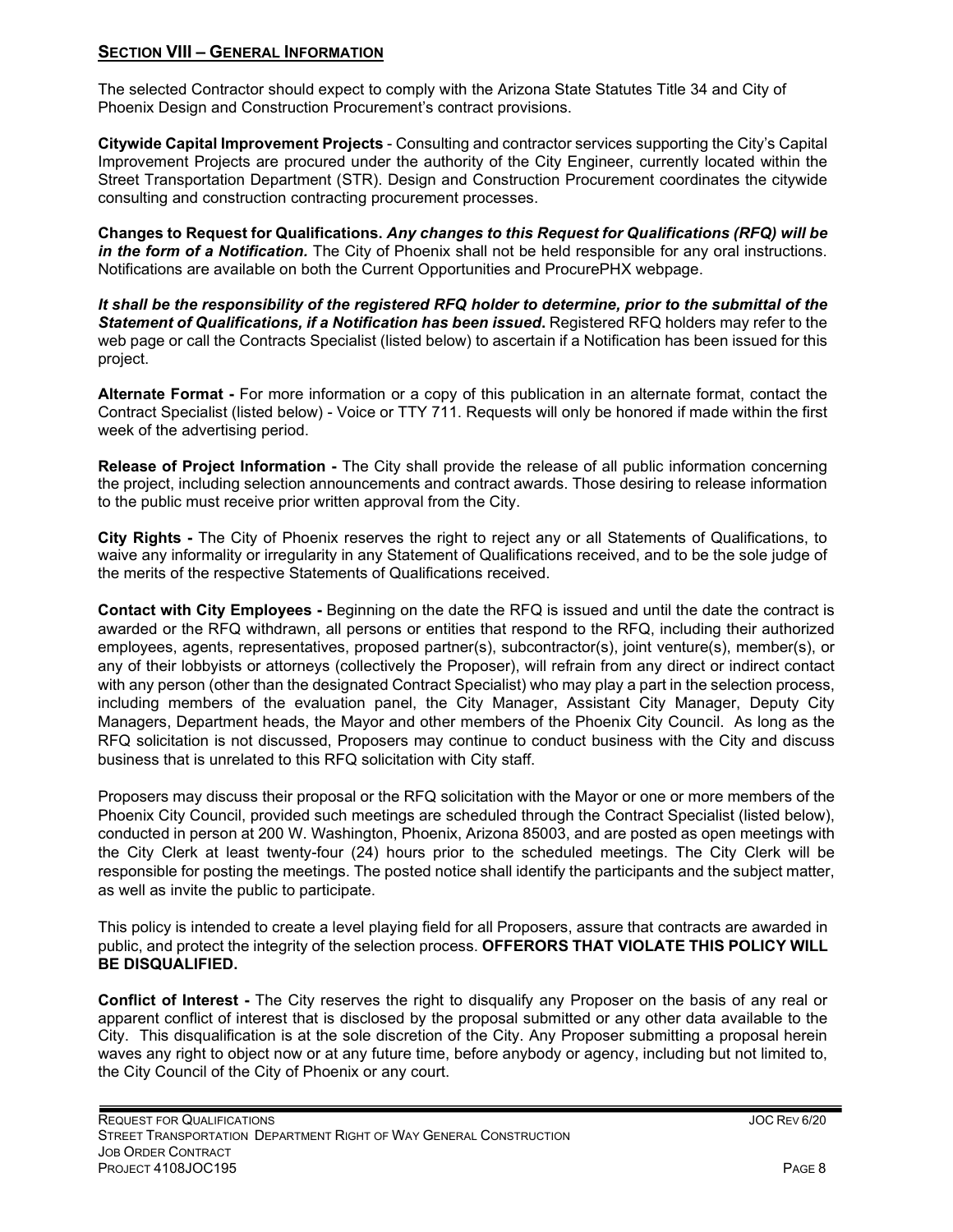**Protest Procedures –** Firms wishing to respond to disqualification or a procurement outcome may refer to the Code of the City of Phoenix Chapter 2, Article XII, Section 2-187 to 2-190.4, which governs protest procedures utilized throughout the selection process. The procedures may be reviewed through the City of Phoenix website at:

<http://www.codepublishing.com/az/phoenix/>

A copy of the Protest Policy is also available online at:

<https://www.phoenix.gov/streets/procurement-opportunities>

**Good Standing -** Any JOC Contractor that currently contracts with the City must be in good standing for its Statement of Qualifications (SOQ) to be considered responsive. For the purpose of the RFQ, good standing refers to compliance with all contractual provisions, including payment of financial obligations.

**Questions -** Questions pertaining to this selection process or contract issues should be directed to the Contract Specialist, Viorel D. Gheorghita at (602) 256-4107 or Dana Garr at (602)495-2461.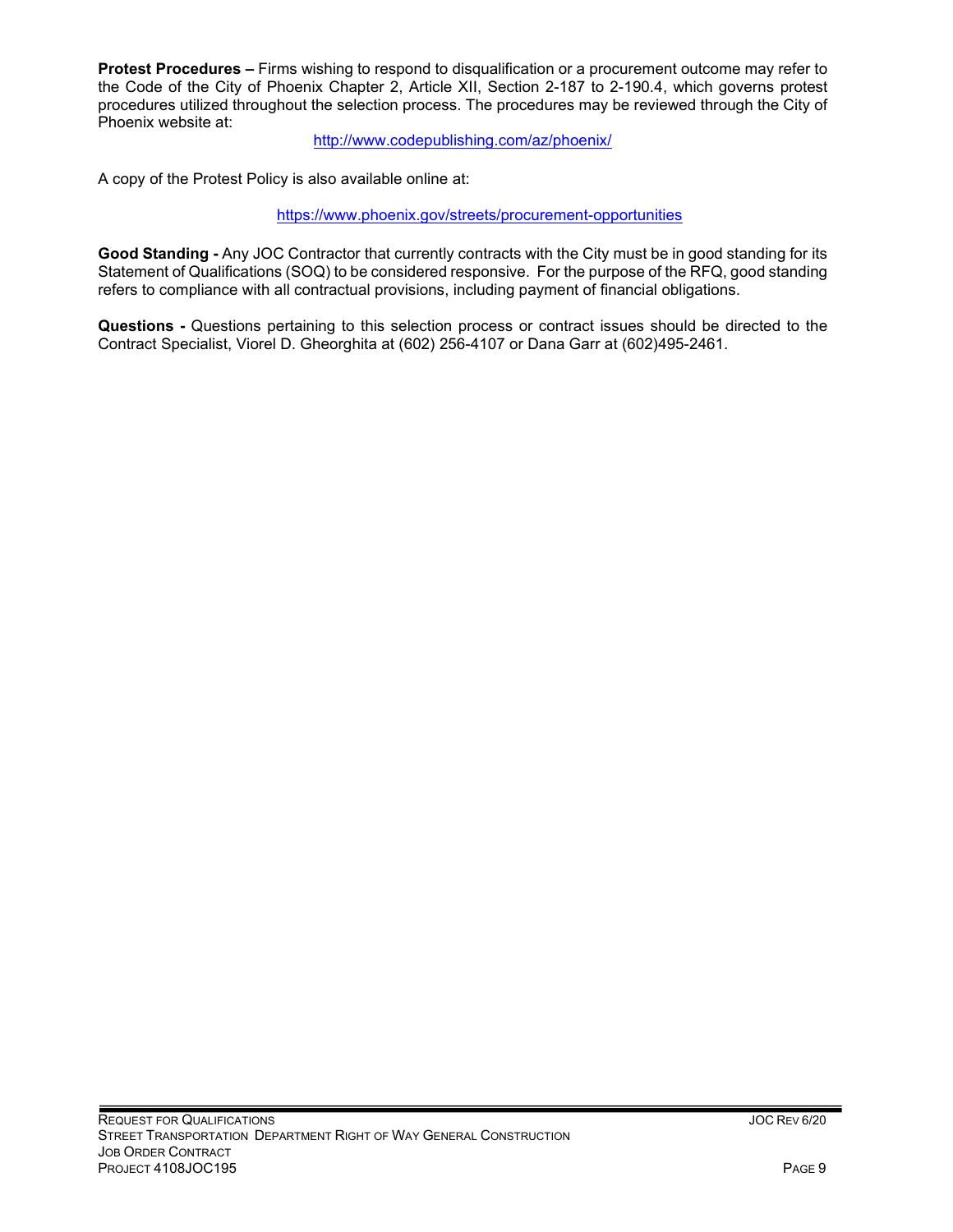# **EXHIBIT A CONTRACTOR REFERENCE CHECK INSTRUCTIONS, FORM, AND SAMPLE LETTER**

**The attached Contractor Performance Evaluation Form is to be provided to the agencies or entities for which your firm has recently provided services similar to those requested for this project. Provide the evaluation form to the Owner, or the Owner's representative directly responsible for oversight of the project to complete and submit to the email box listed below.**

**The first three references submitted will be accepted and the scores utilized as part of the evaluation process. Each reference check is worth up to 25 points for a total of up to 75 points available.**

**The form is to be completed by the agency or entity and uploaded to the (email box) at: [soq.referencechecks@phoenix.gov](mailto:soq.referencechecks@phoenix.gov)**

**The procurement identifier is:**

# **6000000981**

**Also attached is a sample performance evaluation cover letter that may be used when sending the reference check request.**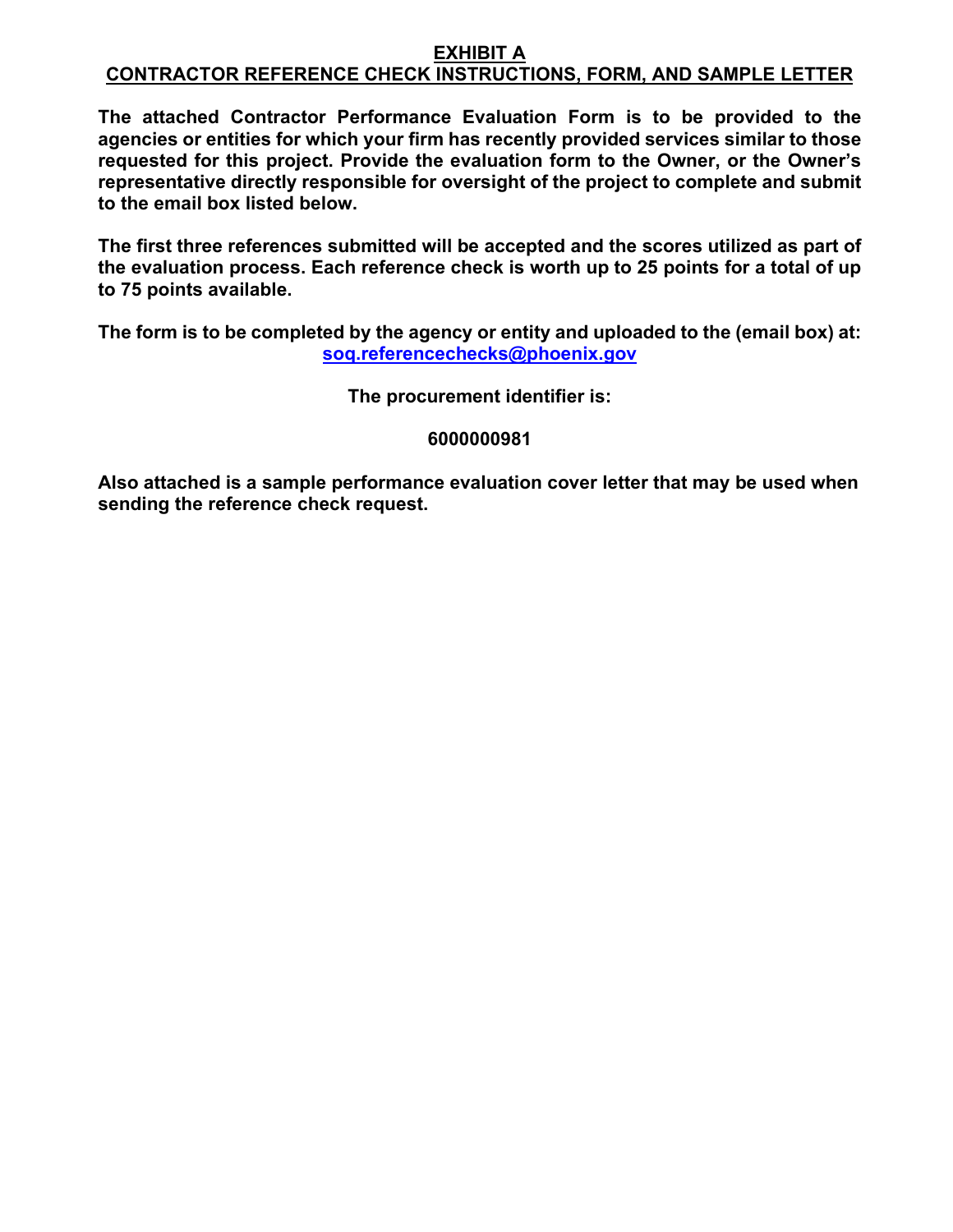Sample Cover Letter Contact Name Address of Reference

(Your Name) is responding to a Request for Qualifications (RFQ) from the City of Phoenix Office of the City Engineer's Design and Construction Procurement section.

The City is requesting reference information related to our past performance. As a part of the response submittal process, the City is requesting performance evaluations from agencies that our firm has performed services for either in the past or is currently receiving services.

I would appreciate your cooperation in completing the attached Contractor Performance Evaluation form and return by email the completed form by **12:00 pm Phoenix time** on **September 11, 2020** to sog.referencechecks@phoenix.gov attention:

Viorel D. Gheorghita City of Phoenix, Office of the City Engineer, Design & Construction Procurement Email Address: Viorel.Gheorghita@phoenix.gov Telephone Number: 602-256-4107

Failure to submit the Contractor Performance Evaluation form by the above date will have a negative impact on the proposal we submit for this service. Your cooperation in submitting this form by this date is appreciated.

If you have any questions regarding this request, please contact (your name) at (your telephone number).

Sincerely,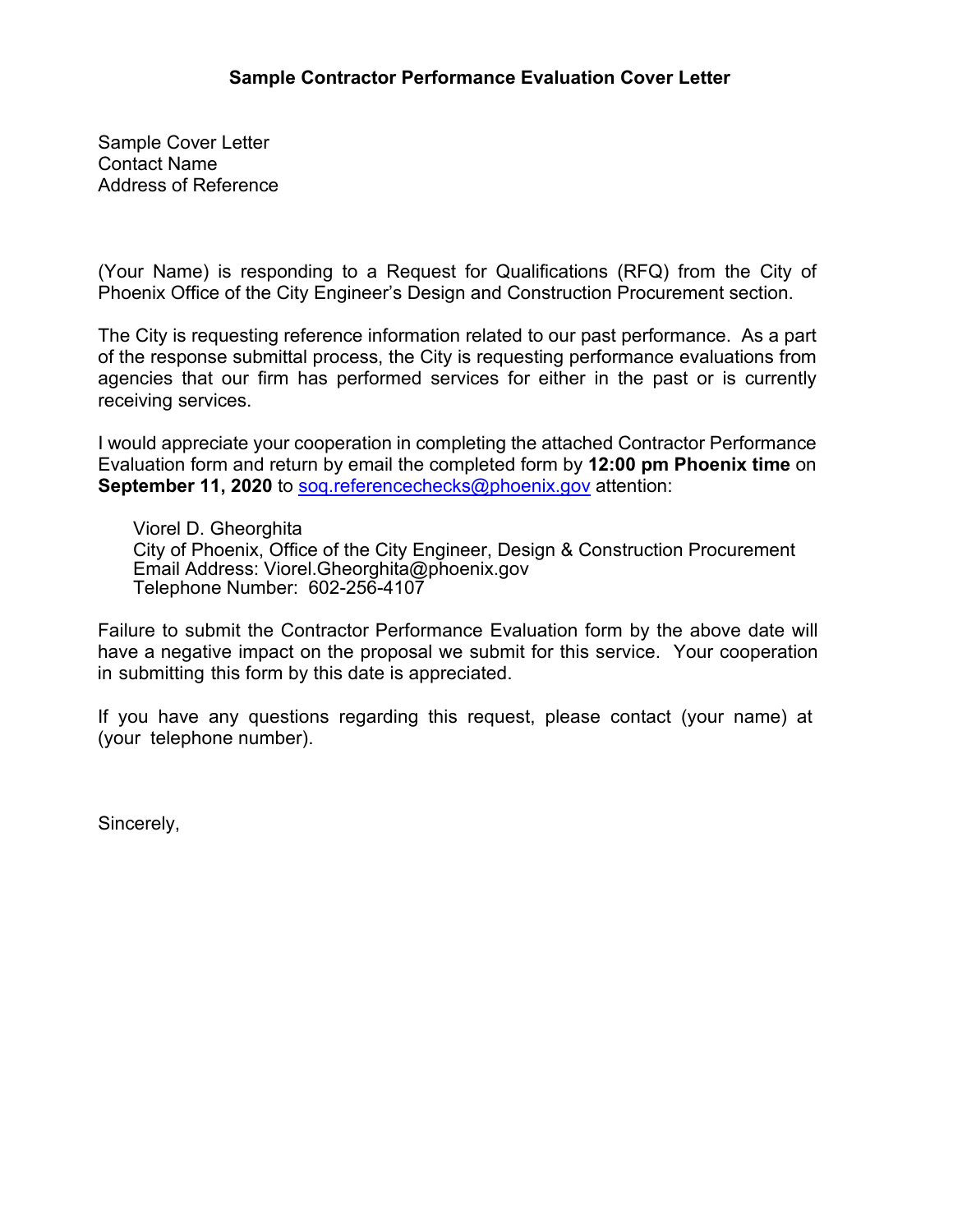# INSTRUCTIONS FOR COMPLETING CONTRACTOR PERFORMANCE EVALUATION

Evaluate the contractor's contract performance in each of the rating areas listed below. On the Contractor Performance Evaluation form, circle the rating from 1 to 4 that most closely matches your evaluation of the contractor's performance. Comments are not required but appreciated. **Every rating area must be scored.** 

The Design and Construction Procurement section will use the information from this form to evaluate firms competing for contract award. **This completed form will become public record and upon request, will be released to the contractor or any other entity.**

Please submit the completed form to the address indicated on the bottom of the Contractor Performance Evaluation form. Thank you for your time and your cooperation.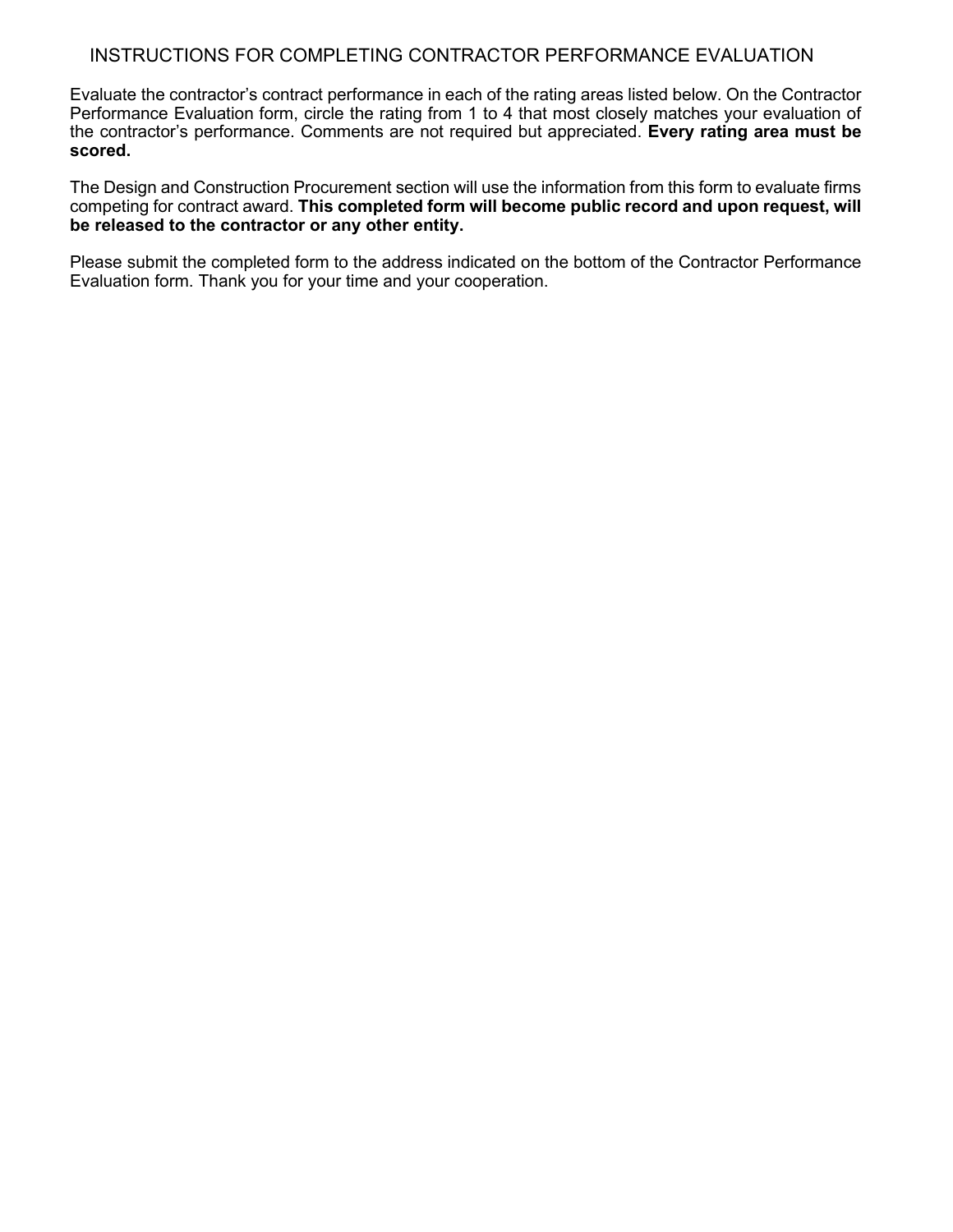# **STREET TRANSPORTATION DEPARTMENT RIGHT OF WAY GENERAL CONSTRUCTION 4108JOC195**

# **CONTRACTOR PERFORMANCE EVALUATION FOR \_\_\_\_\_\_\_\_\_\_\_\_\_\_\_\_\_\_**

(firm name)

**In the box below, provide the project title, contracted services provided by the firm, and start and completion date of services. This form is to be completed by the Owner, or the Owner's representative directly responsible for oversight of the project. The project services evaluated must be relevant to the services of this project. Every rating area must be scored.**

**RATINGS: Summarize the Contractor's performance and circle the number below that corresponds to the performance rating for each category. Please see the rating scale.**

1 = Unsatisfactory;  $2 = Poor$ ;  $3 = Good$ ;  $4 = Excellent$ 

| HOW WOULD YOU RANK THE<br><b>BUSINESS RELATIONSHIP</b><br>BETWEEN THE OWNER AND<br>THE FIRM?                   | $\overline{4}$<br>3<br>$\overline{2}$<br>1          | Comments: |
|----------------------------------------------------------------------------------------------------------------|-----------------------------------------------------|-----------|
| WAS THE TEAM PRESENTED IN<br>THE PROPOSAL THE TEAM<br>THAT WORKED ON THE<br>PROJECT TO COMPLETION?             | $\overline{4}$<br>3<br>$\overline{2}$<br>1          | Comments: |
| <b>WAS STAFF PROACTIVE IN</b><br><b>SOLVING PROBLEMS THAT</b><br>MAY HAVE OCCURRED ON THE<br>PROJECT?          | $\overline{\mathbf{4}}$<br>3<br>$\overline{2}$<br>1 | Comments: |
| <b>WAS THE CONTRACTED</b><br><b>SCOPE OF SERVICES</b><br><b>COMPLETED ON TIME AND</b><br><b>WITHIN BUDGET?</b> | $\overline{4}$<br>3<br>$\overline{2}$<br>1          | Comments: |
| HOW WOULD YOU RATE THE<br><b>QUALITY OF WORK</b><br>PERFORMED BY THIS FIRM ON<br><b>YOUR PROJECT?</b>          | $\overline{4}$<br>3<br>$\overline{2}$<br>1          | Comments: |
| DID THE FIRM RECOMMEND<br><b>EFFICIENCIES OR PROVIDE</b><br><b>INNOVATIVE IDEAS OR</b><br>SUGGESTIONS?         | $\overline{4}$<br>3<br>$\overline{2}$<br>1          | Comments: |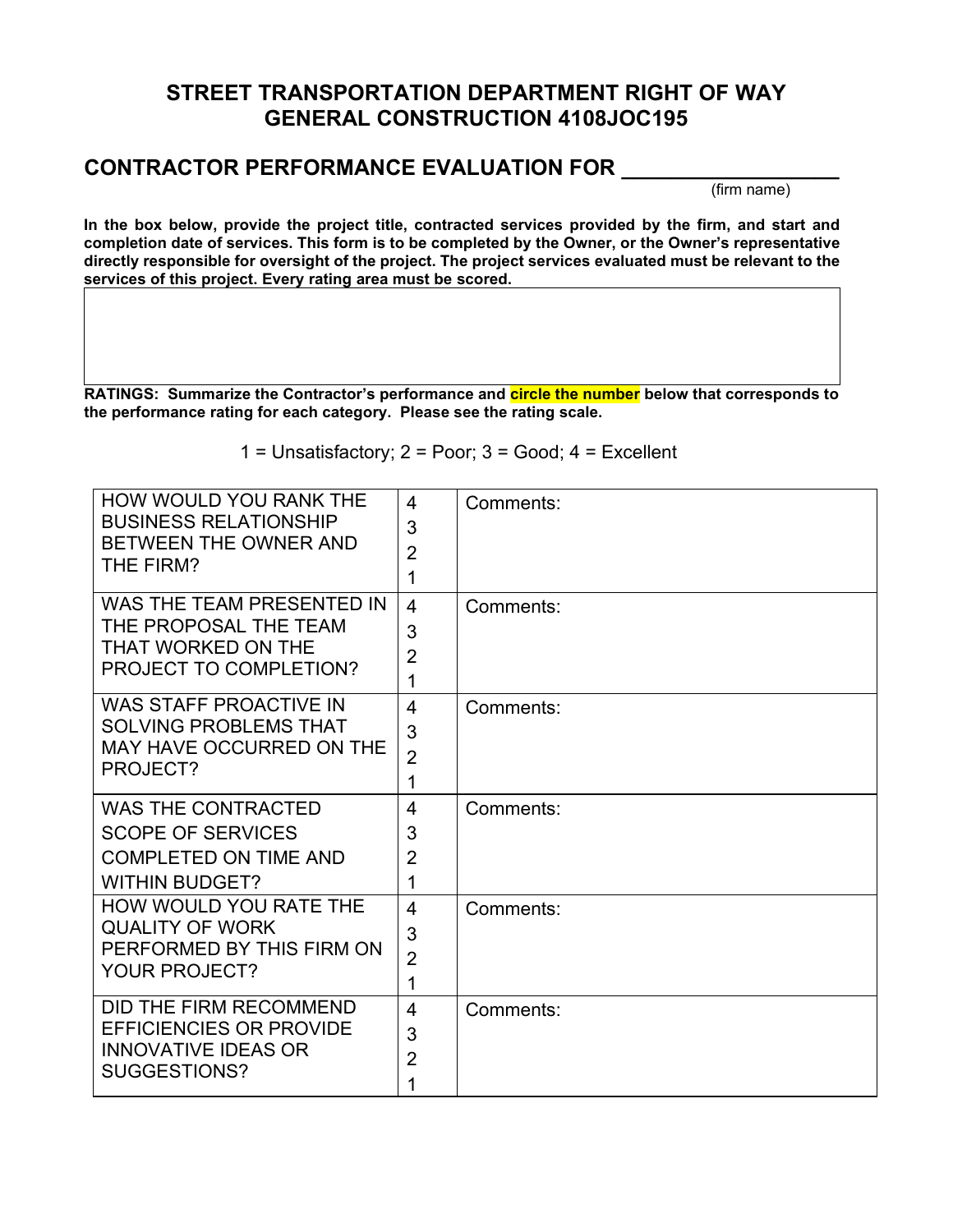| WOULD YOU BE WILLING TO<br><b>CONTRACT WITH THIS FIRM</b><br>$AGAIN?$ (YES = 1 point) | <b>YES</b> | Comments:           |
|---------------------------------------------------------------------------------------|------------|---------------------|
|                                                                                       | <b>NO</b>  |                     |
| <b>TOTAL SCORE</b>                                                                    |            | (MAXIMUM 25 POINTS) |

Reference Evaluation Provided By:

Name and Title: \_\_\_\_\_\_\_\_\_\_\_\_\_\_\_\_\_\_\_\_\_\_\_\_\_\_\_\_\_\_\_\_\_\_\_\_\_\_\_\_\_\_\_\_\_\_\_\_\_\_\_\_\_\_\_\_\_\_\_

Agency/Organization: \_\_\_\_\_\_\_\_\_\_\_\_\_\_\_\_\_\_\_\_\_\_\_\_\_\_\_\_\_\_\_\_\_\_\_\_\_\_\_\_\_\_\_\_\_\_\_\_\_\_\_\_\_

Telephone Number: \_\_\_\_\_\_\_\_\_\_\_\_\_\_\_\_\_\_\_\_\_\_\_\_

# *Email completed form by September 11, 2020 by 12:00 pm Phoenix time to:*

[soq.referencechecks@phoenix.gov](mailto:soq.referencechecks@phoenix.gov)

# **\*EMAIL SUBJECT LINE SHOULD REFERENCE RFx NUMBER**

**The document should reference the project number and firm for which the reference check is being submitted. If no project number is available, reference the service and firm for which the reference check is being submitted.**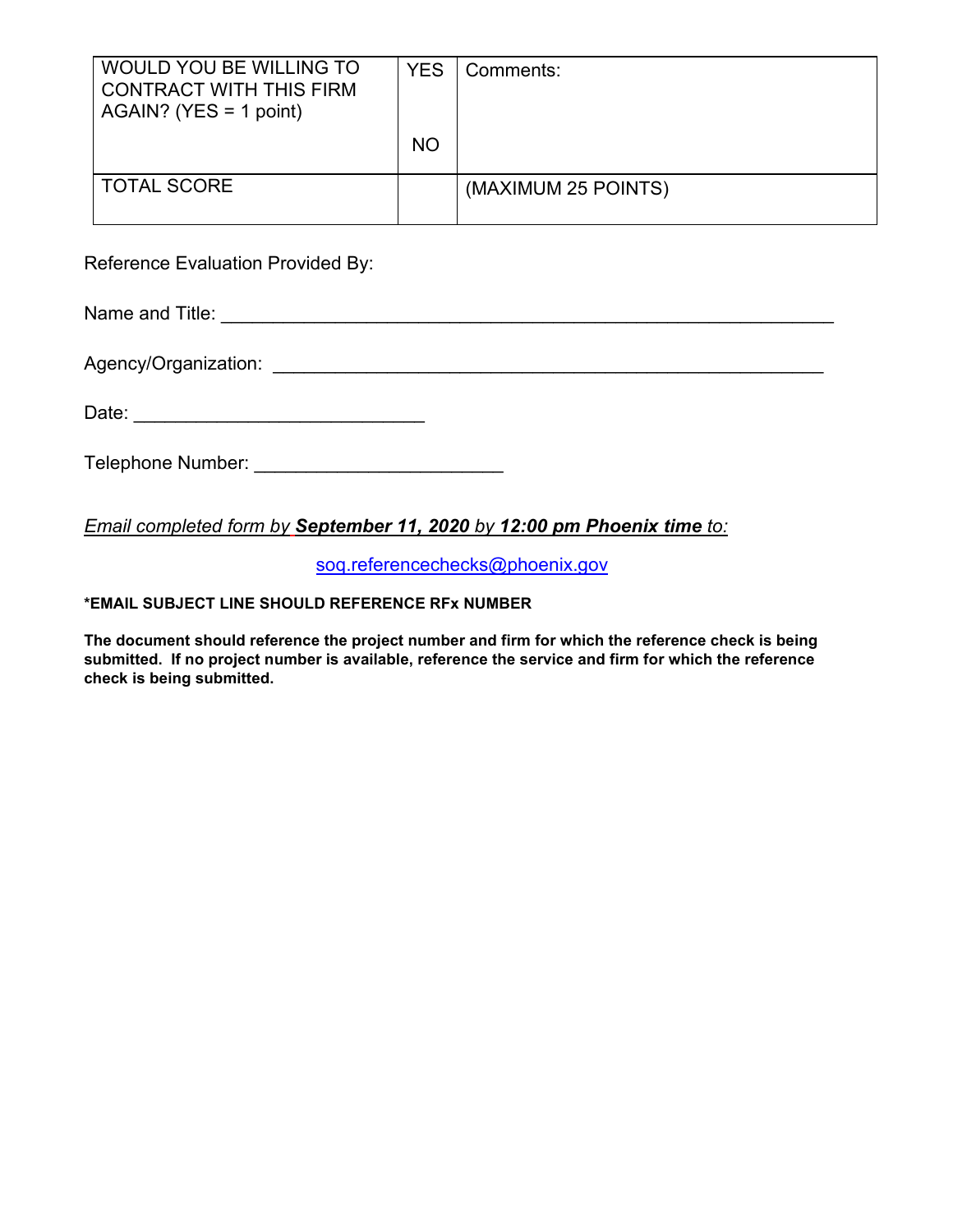# **EXHIBIT B SMALL BUSINESS ENTERPRISE CLAUSE AND FORMS**



**City of Phoenix Small Business Enterprise Program**

# **JOB ORDER CONTRACT CLAUSE**

**PROJECT #: 4108JOC195 CONTRACT #: TBD**

# **PROJECT TITLE:** Streets Transportation Department Right-Of-Way General **Construction**

The City of Phoenix Small Business Enterprise Program (SBE) is managed and administered by the Equal Opportunity Department, Contract Compliance Division. Phoenix is one of the fastest growing, multicultural cities in the country and has shown a historical commitment to business diversity. The City strives to advance the economic growth of businesses through its Small Business Enterprise (SBE) Program.

Through a coordinated effort among several city departments, the SBE Program provides SBE certification, procurement opportunities, construction subcontracting utilization, small business management and technical assistance and educational services and networking opportunities.

The Small Business Enterprise (SBE) participation goal for this project is as follows: **SBE Required Goal = 11%**

**An annual SBE subcontracting participation goal of X.XX% has been established under this Contract. The Job Order Contract (JOC) Prime Contractor is required to demonstrate good faith efforts to utilize certified SBE firms to achieve this goal on each Job Order Agreement (JOA) and must meet the above stated goal annually during each year of the contract and overall at the term of the contract.**

Failure to meet the required annual goal without sufficient demonstration of good faith efforts shall be deemed as a breach the SBE provisions of this JOC.

The JOC Prime Contractor agrees if the Equal Opportunity Department determines that the contractor will fail, or has failed, to meet the SBE subcontracting goals, and/or has failed to act in good faith to ensure compliance with the SBE provisions contained herein; it shall deem the contractor "noncompliant" and not in good standing with this City contract.

A noncompliant status shall result in the rejection of all future contract bids or offers for all projects or other procurements with the City until such time that the contractor has cured its breaches and demonstrates that it has faithfully performed its approved SBE utilization plan and all other provisions of this article required to be deemed in good standing. In addition, the City may also exercise its option to impose any or all of the following remedies:

- Withholding from the contractor ten percent (10%) of all future payments on the involved eligible project until it is determined that the contractor is in compliance.
- Withholding from the contractor all future payments on the involved project until it is determined that the contractor is in compliance.

Failure to cure a non-compliance status by the date provided by the City may result in further action, including but not limited to any or all of the following penalties:

- Rejection of all future bids or offers from the contractor for any eligible project with the City or any of its departments or divisions for a period of (1) year after termination of the contract.
- Cancellation of the contract.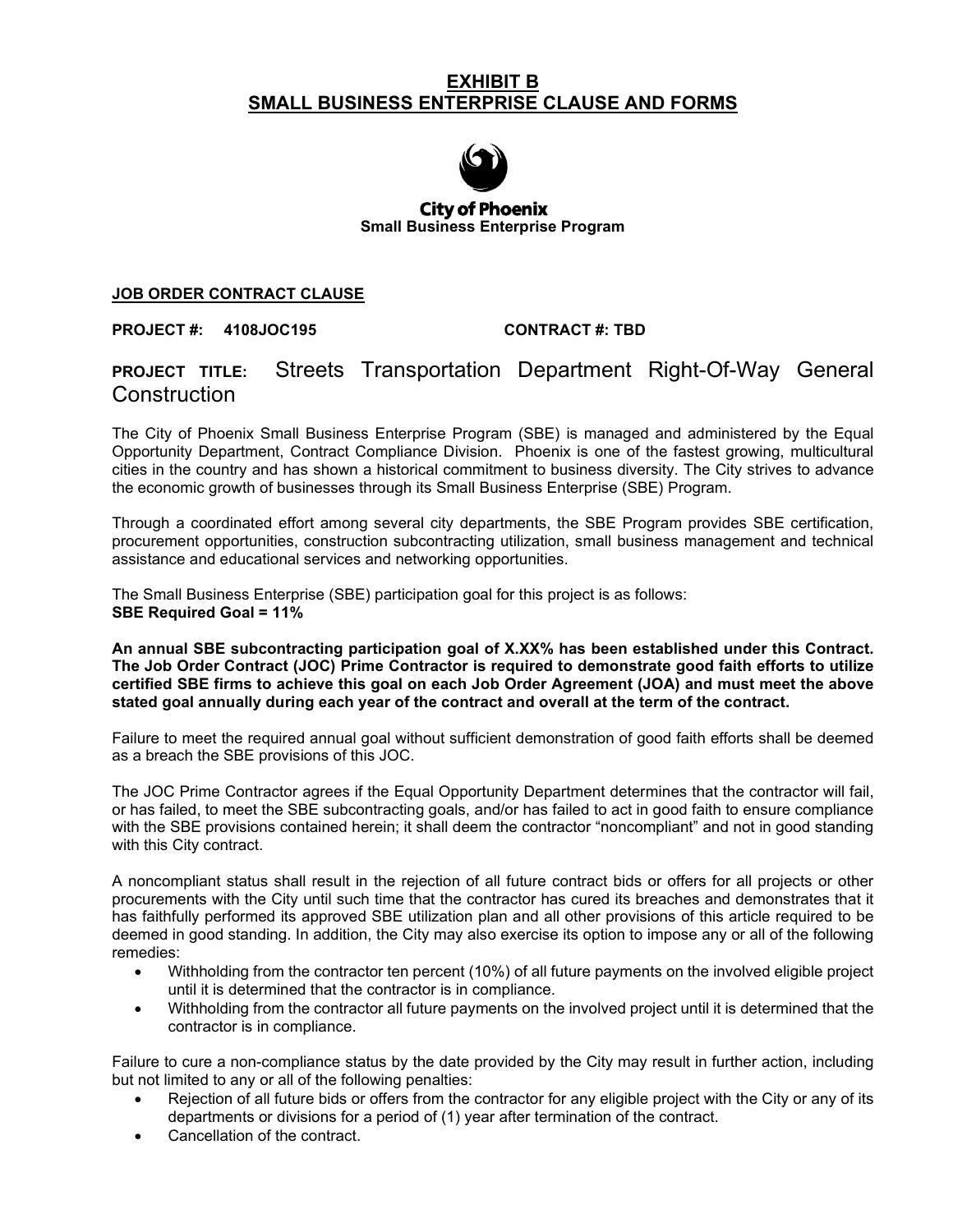## **SBE PROGRAM DEFINITIONS**

**Bidder** is an individual, partnership, joint venture, limited liability company, corporation, or firm submitting a proposal or bid to the City of Phoenix to perform services or provide goods required by the contract. The submittal may be direct or through an authorized representative.

**Broker** is defined as a firm that arranges or expedites services or transactions through the use of individuals not directly employed by the company. Brokers are not regular suppliers. Only costs associated with the fees and commission paid to the certified firm for providing such services may be applied towards the SBE contract goal.

**Commercially Useful Function** means that an SBE prime contractor or subcontractor is responsible for execution of the work of the contract and is carrying out its responsibilities by actually performing, managing, and supervising the work involved. An SBE must perform at least 75% of the total cost of its contract with its own work force in order to be determined to be performing a commercially useful function on the contract.

**Contract** is a written agreement obligating the seller or business enterprise to furnish goods or services as proposed to the Purchaser, and obligating them to pay for such goods or services.

**Manufacturer** means a firm that operates or maintains a factory or establishment that produces, on the premises, the materials, supplies, articles, or equipment required under the contract.

**Proposed SBE Subcontracting Participation Percentage** means the sum of all proposed SBE Utilization shall be the numerator and the Total Base Bid shall be the denominator.

**Purchaser or Buyer** means, for purposes of this contract, the City of Phoenix.

**Supplier** is defined as firm that has an established, regular business that engages, as its principal business and under its own name, in the purchase and sale or lease of the products in question. A supplier is a firm that owns, operates, or maintains a store, warehouse, or other establishment in which the materials, supplies, articles or equipment of the general character described by the specifications and required under the contract are bought, kept in stock, and regularly sold or leased to the public in the usual course of business (Wholesaler and Regular Dealer also fall under this category).

**Small Business Enterprise** means a business with gross receipts or number of employees consistent with the definition of a small business as defined in Chapter 18, Article VIII of the Phoenix City Code AND has been certified as a SBE with the City of Phoenix.

**Subcontract** is a contract at any tier below the prime contract, including purchase orders.

**Submitter** is an individual, partnership, joint venture, corporation, or firm providing a submittal to the City to perform services required by the contract. The submittal may be direct or through an authorized representative.

**Total Base Bid** means "The total of all the unit prices, or the lump sum total, including contingencies and allowances as determined by the City."

## **SECTION I. GENERAL REQUIREMENTS**

- A. The Contractor agrees to meet the SBE annual goal established for this Contract by making opportunities available for SBE firms to participate in the work of Job Orders each year that the contract is in force. In the case of multi-year contracts, the established SBE goal must be met each year the contract is in force.
- B. The contractor shall participate in compliance reviews as determined necessary by the City. This includes, but is not limited to participating in on-site reviews, providing signed copies of subcontracts and/or purchase orders with each SBE listed on the Contractor's Statement of Proposed SBE Utilization form, completing monthly payment audit reports on the City's online database. Reports are to reflect the participation of all SBE and non-SBE subcontractors that has occurred during each audit period. In addition to the above, the Contractor shall comply with any and all requests for information the City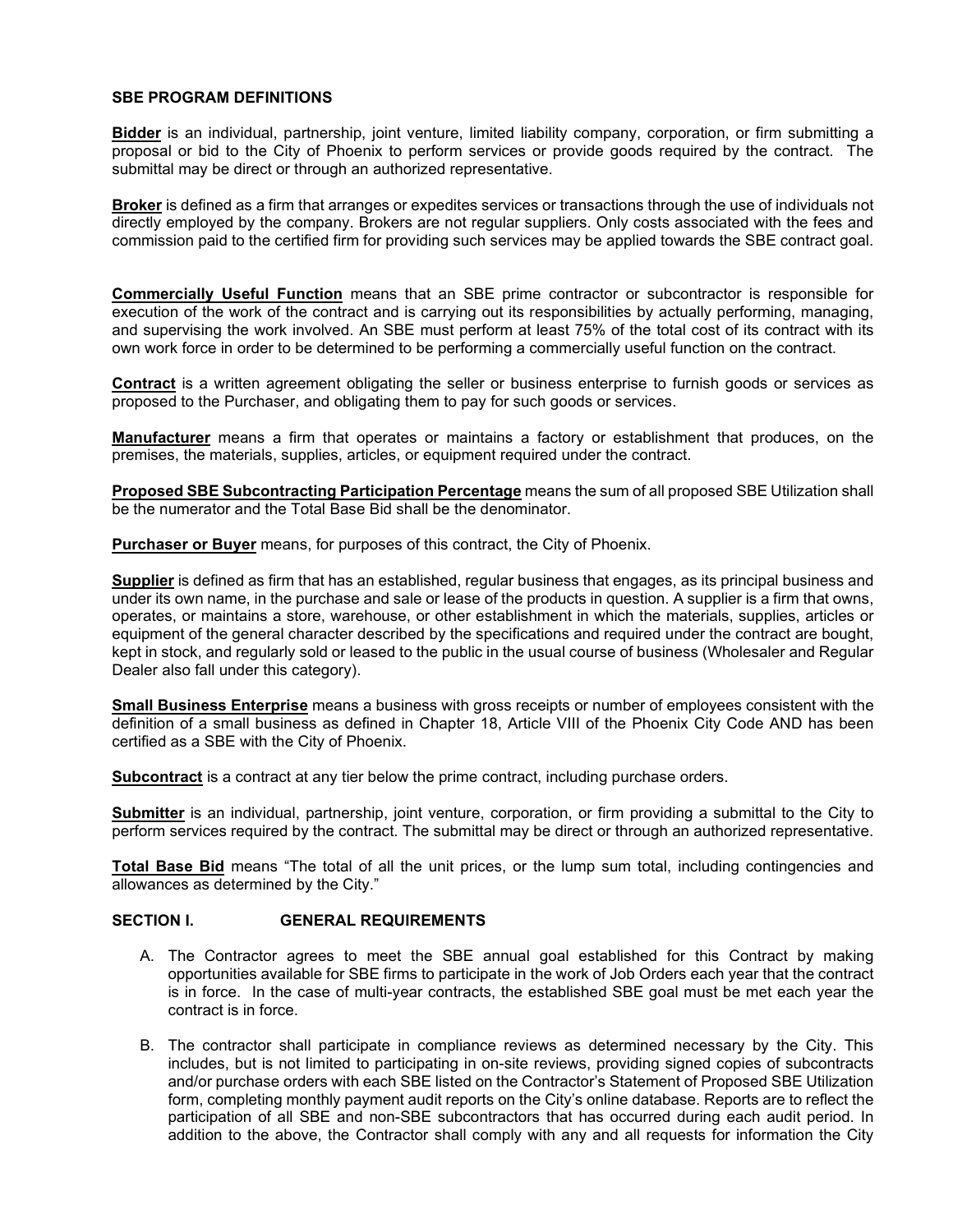deems appropriate for effectively monitoring this contract for compliance with the SBE Program requirements. **All Monthly audit reports are to be completed online by the 15th of every month.** [\(https://phoenix.diversitycompliance.com\)](http://www.phoenix.gov/mwsbe).

- C. The Contractor shall provide a Statement of Proposed SBE Utilization form identifying the SBE subcontractors that will be utilized on each Job Order Agreement to meet the required annual contract goal. The Statement of Proposed SBE Utilization Form is due to the Equal Opportunity Department at the beginning of each JOA.
- D. The contractor shall not withhold monies from subcontractor as part of retention on this job order contract. In cases where the City is withholding monies from the Contractor for this purpose, Contractor may only hold

that percentage which is being held by the City. Any reduction of retention by the City to the contractor shall result in a corresponding reduction to subcontractors or suppliers who have performed satisfactory work. The contractor has 14 days from the date their retention reduction takes affect to reduce retention to the subcontractors.

- E. **ONLY** firms certified by the City of Phoenix under Chapter 18, Article VIII of the Phoenix City Code are eligible to fulfill the SBE subcontracting goal established for this Job Order Contract.A directory of all eligible certified SBE firms is available online at [https://phoenix.diversitycompliance.com](http://www.phoenix.gov/mwsbe)
- F. SBE participation may only be counted in trade, product, or service areas for which the firm has been certified. The directory web site identifies the trade, product, and/or service areas performed or supplied by each certified SBE that may be counted towards meeting the utilization goals on this contract.
- G. The Contractor shall not remove, or reduce the scope of work or value for the certified SBE firms listed on the Statement of Proposed SBE Utilization form, without prior written approval of the Contract Compliance section of the City of Phoenix Equal Opportunity Department.
- H. If a firm is not certified at the time the Statement of Proposed SBE Utilization form is required for submittal, that firm's participation will not be counted towards meeting the annual and Contract SBE goal.

# **SECTION II. GOOD FAITH EFFORTS TO MEET SBE GOAL**

- A. The following documentation is required to demonstrate that a good faith effort has been made to engage SBE subcontractors in the performance of this Contract:
	- Copy of notification sent to SBE firms that the Contractor has subcontracting opportunities and is requesting subcontractor bids. This should include the scope of work to be bid and performed on the project.
	- Documentation of each SBE firm contacted and the responses of the SBE firms or other action taken as a result of the contact. Documentation of contact with SBE firms may include, fax logs, telephone logs, mail receipts, etc, including documentation of the number of times that firms were contacted, the dates of contact, and the name, phone number, fax number, and address of the contact person associated with each SBE firm
	- Documentation of bid responses/quotes from all subcontractors who bid to perform work on the project in the areas that SBE firms were also bidding on, including information regarding the reasons why SBE bids were not considered.
	- Maintenance of all records reflecting the Contractor's efforts to obtain SBE participation through contact with SBE contractor organizations and/or with SBE assistance organizations.
	- Sub-division of Job Order work into smaller, economically feasible segments to facilitate the participation of SBE firms.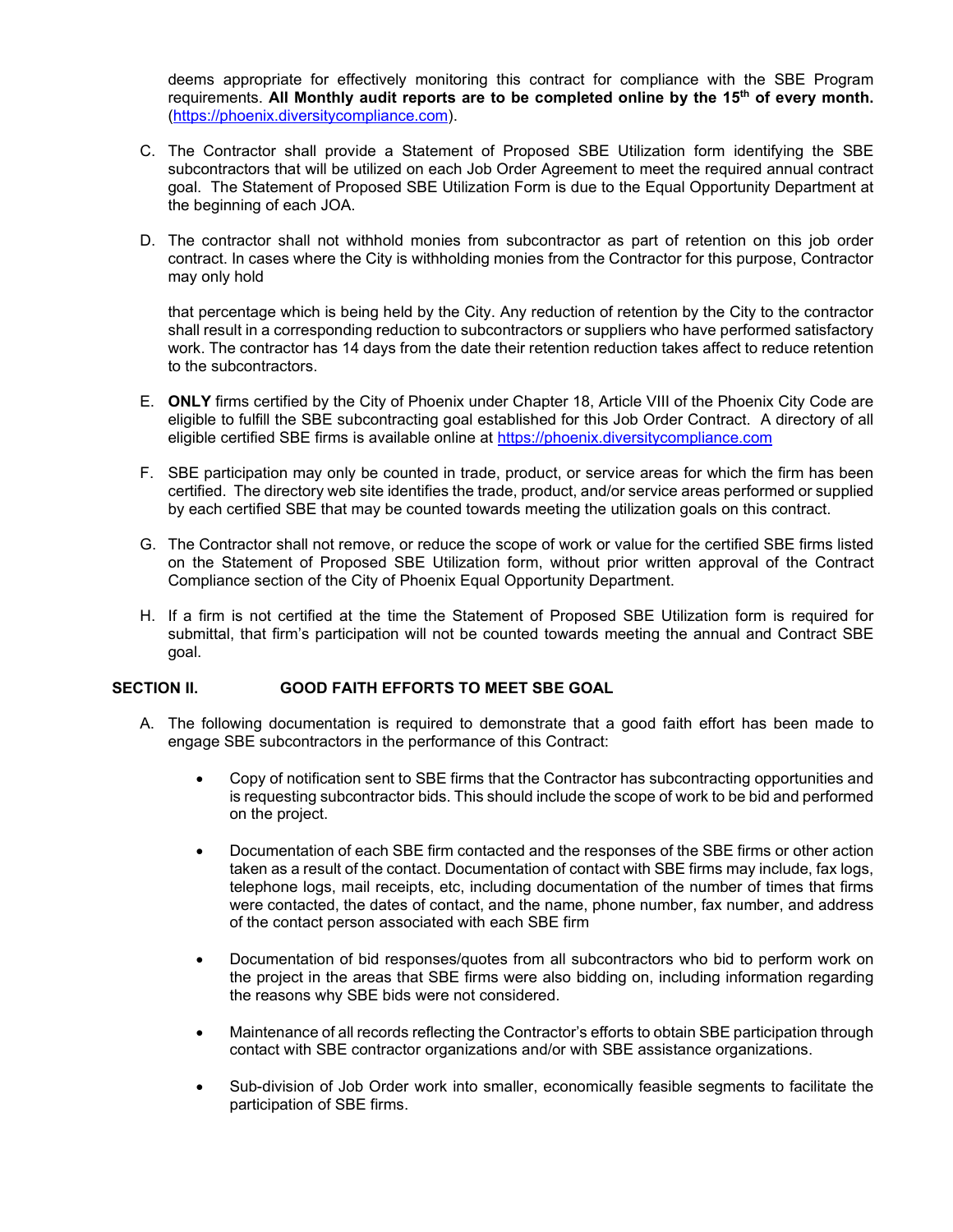- B. The following factors are illustrative of matters which the City of Phoenix will consider in judging whether the Contractor made good faith efforts on this contract:
	- The number of contacts attempted or made with SBE firms that perform in trade areas where subcontracting work was available.
	- The timeliness of contacts made with SBE firms so as to allow the firms a reasonable amount of time to respond.
	- Attempts made to break down portions of the Job Orders and/or Contract into economically feasible units to facilitate SBE participation.
	- Whether the Contractor negotiated in good faith with interested SBE's and did not reject a bid as unqualified without sound reason.
- C. Nothing in this clause shall be construed to require the utilization of SBE firms that are not qualified or available to perform work. The JOC Contractor is responsible for compliance with state law which requires that only licensed contractors work on this Job Order. Suppliers, manufacturers, and service providers do not require a license.

## **SECTION III. ANNUAL SBE GOAL ATTAINMENT REVIEW**

- A. At a minimum, the City will conduct an annual review of the performance of the Contractor in achieving the annual and Contract SBE goal.
- B. The Contractor will be required to provide to the City information related to its good faith efforts to identify, contract with, and utilize certified SBE firms in the performance of Job Order work on the contract. This information may include, but is not limited to, the number and dollar value of all Job Orders issued, a record of contacts made to solicit the participation SBE firms, and a listing of all subcontractors performing work on each Job Order including the dollar value of subcontracted work.
- C. The Equal Opportunity Department will perform annual reviews of the SBE participation on this contract to determine if the Contractor is in compliance with meeting the annual SBE goal requirement. Results obtained from these reviews will be provided to the Contractor and the Goal Setting Committee, made up of members of the Street and Equal Opportunity (EOD) Departments.
- D. The City may, at its discretion, conduct a review at any time during the course of the contract. The Contractor agrees to participate fully in such reviews and provide all information required for the City to determine the Contractor's compliance with the SBE requirements of the Contract.

# **SECTION IV. COUNTING SBE PARTICIPATION**

- A. Participation on the contract will be calculated based on that portion (dollar value) of the Contract that SBE firms actually perform with their own forces. This includes the cost of supplies and materials obtained by an SBE firm for the work the firm will perform, **except** when supplies and/or equipment is purchased or leased from the Contractor or its affiliate.
- B. Expenditures that may be counted in full towards meeting the SBE goal are:
	- Monies paid to certified SBE firms that operate and maintain an establishment or factory to produce, on the premises, the materials or supplies purchased for the contracts.
	- Expenditures to certified SBE firms that operate and maintain a factory or facility that substantially alters materials or supplies to meet the specifications of the contract before resale.
	- Expenditures to certified SBE firms, including fees and commissions charged to provide bona fide technical and professional personnel recruitment for the Contract. The total cost must be comparable to the industry charges customarily charged for the same or similar services.
	- Expenditures to certified SBE firms, including fees and commissions, charged to provide bonds and insurance specifically required for the performance of the Contract.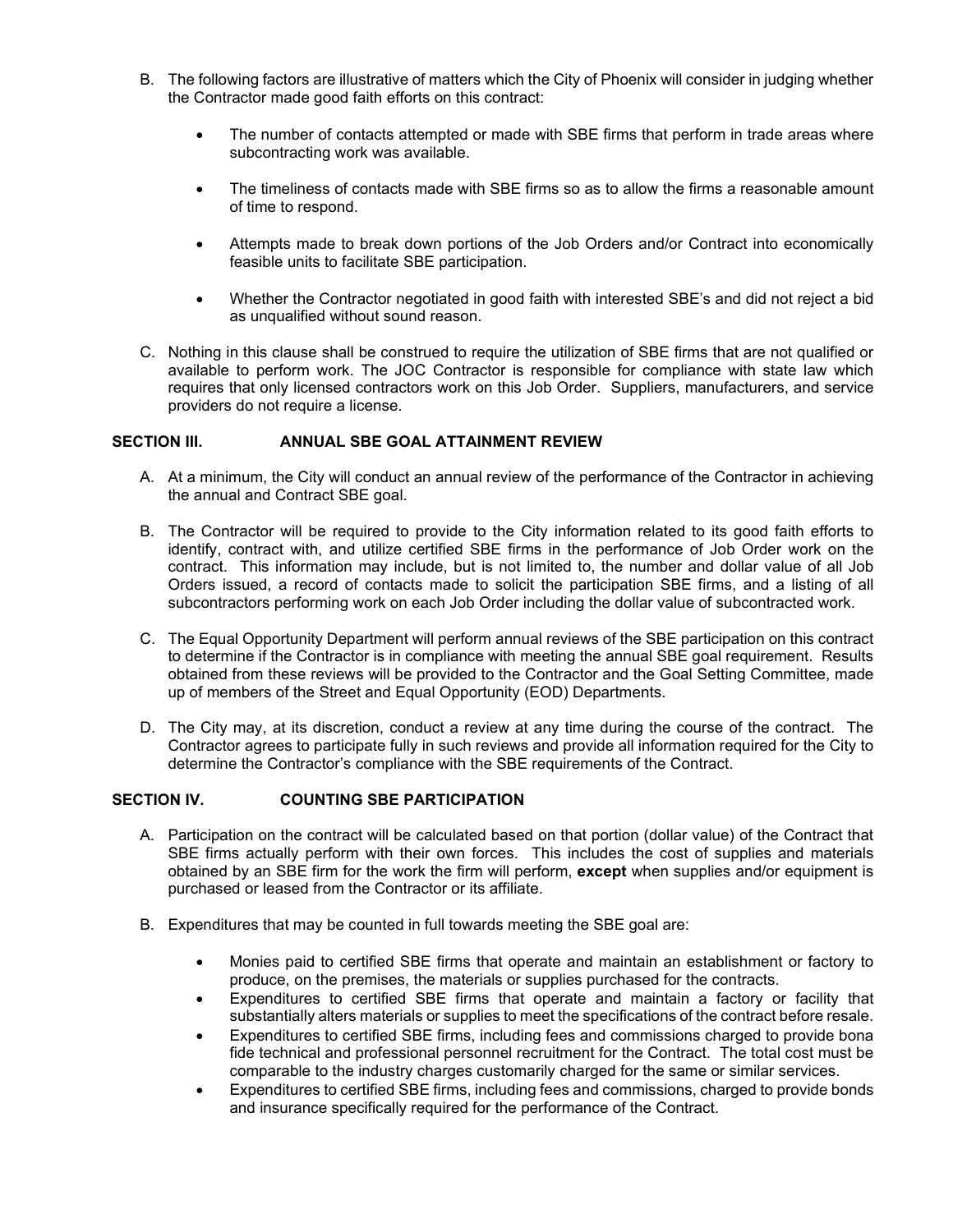- C. There is a limitation on the use of regular suppliers and brokers to fulfill the SBE goal established for this Contract. For purposes of this Contract, suppliers and brokers shall be defined in accordance with Section I of this Clause.
- D. Proposed expenditures to brokers and suppliers can be used to meet the utilization goal, provided that expenditures do not exceed 25 percent (25%) of the total SBE goal requirement. Contractors may count one hundred percent (100%) of the dollars proposed to be paid to a SBE supplier, and all costs associated with

the fees and commission to be paid to a SBE broker. The combined SBE utilization in these two areas may not exceed the 25% limitation.

*Example: An SBE goal of 10% has been established on a project where the contractor has submitted a base bid of \$1,000,000. This results in a dollar goal of \$100,000 to be subcontracted to SBE's. The contractor proposes to contract with a SBE supplier for \$100,000. Only \$25,000, or 25 percent (25%), may be counted towards achievement of the SBE goal for this project. The remaining amount must be achieved through the use of firms that are not suppliers or brokers.*

E. Payments to brokers, or expenditures for product or services made to a SBE business that is not a supplier or regular dealer as defined herein may only be counted up to the dollar amount actually retained as fees and commissions. The funds that flow through the broker to other firms for the product or services being supplied may not be counted.

*Example: A firm providing uniformed offices for security or traffic control charges the Contractor \$30 per hourly for the services of the uniformed officers. The officers are not direct employees of the broker but are "at will" contractors. They are paid a flat rate of \$21 per hour and are responsible for their own employment taxes on these monies earned. Only the \$9 retained by the broker as fees and commissions can be counted towards meeting the SBE goal.*

- F. Trucking & Hauling**:** The amount of a trucking/hauling subcontract that may be counted towards the utilization requirements may be limited.
	- An SBE must itself own and operate at least one fully licensed, insured, and operational truck that will be used on the contract. In addition, trucks the SBE leases as part of a long-term leasing agreement may be counted as part of the trucking firm's workforce with the following conditions. Contractors may receive full credit for the work the SBE firm performs with trucks it leases on a long-term basis from another SBE firm. Contractors may also count the work performed by Non-SBE trucks the SBE leases, up to the value of transportation services provided on the contract by all the trucks the SBE owns and leases from other SBE firms. All Non-SBE trucks leased on a longterm basis must be operated by employees of the SBE trucking firm. Any additional non-SBE leased trucks may only be credited for the fees or commissions the SBE subcontractor retains over and above the cost of the lease arrangement. **All leasing agreements must be reviewed and approved by the Equal Opportunity Department prior to the subcontractor starting work.**

*Example: A* SBE *trucking firm uses seven trucks on a job. Two are owned by the* SBE *and one is leased from another certified* SBE *firm. Four trucks are leased from a non-* SBE*. The amount paid to the* SBE *for the services of three of the* SBE *trucks can be counted in full towards meeting the* SBE *requirements. Only the brokerage fees that the* SBE *subcontractor receives for leasing the remaining truck(s) may be counted as* SBE *utilization.*

# **SECTION V. SBE PRIME CONTRACTOR**

A Contractor that has been granted SBE certification with the City of Phoenix can not meet the SBE goal through the work that it self-performs. The goal can only be met through goods or services that are sublet other eligible SBE firms.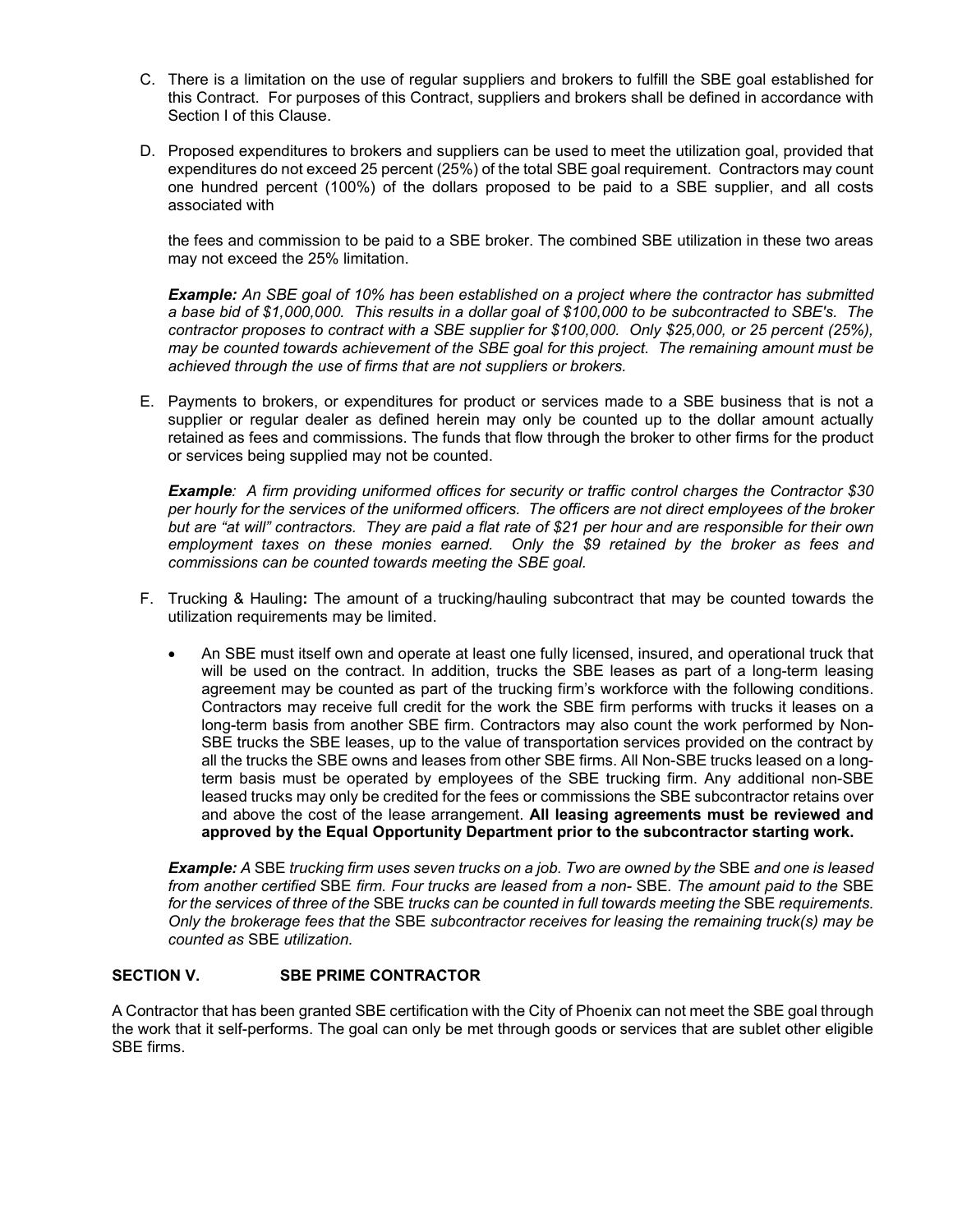## **SECTION VI. RECORDS AND REPORTING REQUIREMENTS**

## 1. **Records**

During performance of the Contract, the Successful Submitter shall keep all records necessary to document the participation of all subcontractors and suppliers. The Successful Submitter shall provide the records to the Agency within 72 hours of the Agency's request and at final completion of the Contract. The Agency will prescribe the form, manner, and content of reports. The required records may include but not limited to:

- a) A complete listing of all Subcontractors and suppliers on the project;
- b) Each Subcontractor's and supplier's scope performed;
- c) The dollar value of all subcontracting work, services, and procurement;
- d) Copies of all executed Subcontracts, purchase orders, and invoices: and
- e) Copies of all payment documentation.

# 2. **Reports**

- a. The contractor shall participate in all compliance reviews determined necessary by the City. This includes, but is not limited to participating in on-site reviews, providing monthly utilization reports of SBE activity, providing signed copies of subcontracts and/or purchase orders with each SBE listed on the Bidder's Statement of Proposed SBE Utilization form, and complying with any and all requests for information the City deems appropriate for effectively monitoring this contract for compliance with the SBE Program requirements.
- b. The contractor shall provide regular, monthly report/audit information that will assist us in effectively monitoring your compliance with the SBE Program requirements. This shall include listing all subcontractors working on the contract and reporting payments into the Certification and Compliance System [https://phoenix.diversitycompliance.com.](https://phoenix.diversitycompliance.com/) Reporting audits shall include all payments received from the City and payments you have issued to all subcontractors and suppliers. **Copies of the first 2 pages of the Pay Request submittal are required with each report. All Monthly audit reports are to be completed online by the 15th of every month.** [\(https://phoenix.diversitycompliance.com\)](http://www.phoenix.gov/mwsbe).
	- i. The total of all payments received from the City during the previous month.
	- ii. The first two pages of each payment application submitted for those payments.
	- iii. All payments made to Subcontractors during the previous month.
- *c.* For each Job Order Agreement, the contractor shall provide a completed and signed:
	- i. **Contractor's Statement of Proposed SBE Utilization** The form shall document the name of each SBE firm that will be awarded a subcontract; services to be performed by each subcontractor; dollar amount to be paid for those services; and the total dollar amount that is being proposed in SBE participation.
	- ii. **A Letter of Intent to Perform as a SBE Subcontractor/Supplier** (required for each SBE subcontractor/supplier proposed) The form shall be completed by the SBE firm that will be awarded the subcontract The form documents services to be performed by the subcontractor/suppler and the total dollar amount of the subcontract that will be awarded to the SBE. Only the services performed in the area(s) described by the SBE's certification description can be counted towards the SBE goal requirement.

Before the Agency processes the Successful Submitter's final payment and/or outstanding retention held against the Successful Submitter, the Successful Submitter shall submit to the Agency a final certification of full and final payment to each Subcontractor in the form prescribed by the Agency. The form must be completed and certified by the Successful Submitter's and each Subcontractor's duly authorized agents.

# **SECTION VII. PERFORMANCE OF A COMMERCIALLY USEFUL FUNCTION**

The prime contractor may count only expenditures to SBE subcontractors that perform a commercially useful function in the work of the contract, as defined in Chapter 18 Article VI of the City Code. A "commercially useful function" constitutes performing real and actual services related to the contract.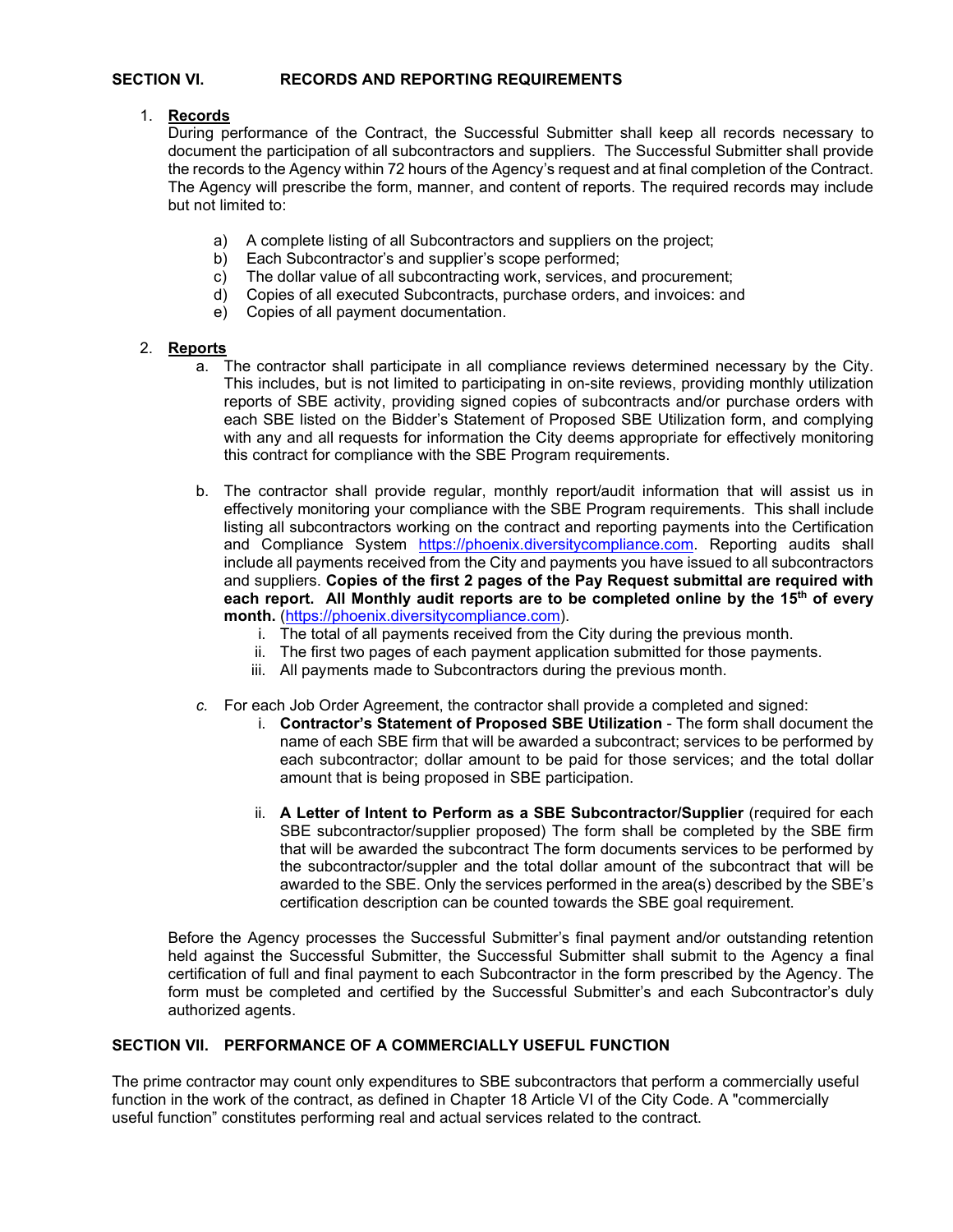SBE subcontractors may enter into second-tier subcontracts consistent with normal industry practices. If an SBE subcontracts greater than twenty-five **(25)** percent of the work of their contract, the SBE subcontractor shall be presumed not to be performing a commercially useful function. In this event, the prime contractor will not be allowed to claim any expenditure to the SBE subcontractor.

# **SECTION VIII. FAILURE TO COMPLY WITH THE SBE PROGRAM REQUIREMENTS**

If the Equal Opportunity Department determines that the contractor will fail, or has failed to meet the SBE subcontracting goals, and/or has failed to act in good faith to ensure compliance with the SBE conditions of its contract; it shall deem the contractor "noncompliant" and not in good standing. A noncompliant status shall result in the rejection of all future contract bids or offers for all projects or other procurements with the City until such time that the contractor has cured its breaches and demonstrates that it has faithfully performed its approved SBE utilization plan and all other provisions of this article required to be deemed in good standing. In addition to this action, the City may also exercise its option to impose any or all of the following remedies:

- 1. Withholding from the contractor ten percent (10%) of all future payments on the involved eligible project until it is determined that the contractor is in compliance.
- 2. Withholding from the contractor all future payments on the involved project until it is determined that the contractor is in compliance.

Failure to cure a non-compliance status within the time frame provided by the City may result in further action, including but not limited to imposing any or all of the following sanctions:

- 1. Rejection of all future bids or offers from the contractor for any eligible project with the City or any of its departments or divisions for a period of (1) year after substantial completion of the contract.
- 2. Cancellation of the contract.

# **SECTION IX. Subcontract Assurances**

The following applies to contracts with **Small Business Enterprise Program** *(JOC)* requirements.

Each contract signed by the Agency and the Successful Bidder and each subcontract signed by the Successful Bidder with a Subcontractor, including Subcontractors with lower tier Subcontractors must include the following assurances verbatim:

*Prompt Payment of Subcontractors The Contractor and Subcontractor shall promptly pay its lower tier subcontractors, sub consultants, or suppliers upon receipt of payment from the City of Phoenix (Agency).*

*Progress Payments: In accordance with the Arizona Revised Statues (ARS), Section 34-221(G), the Contractor(s) shall promptly pay its subcontractors, sub consultants, or suppliers within seven (7) calendar days of receipt of each progress payment from the Agency. Any diversion by the Contractor(s) of payments received*  for work performed on the contract, or failure to reasonably account for the application or use of such payments, *constitutes grounds for a declaration of breach of the contract with the Agency.*

*Changes to Subcontracts and Values The City of Phoenix prohibits Contractor(s) from altering the Contractor's Statement of Proposed SBE Utilization form without receiving prior, written consent from the City. The Equal Opportunity Department must be informed, in writing, and in advance of the following:*

- *Reduction to the scope of work to be performed by subcontractors working on the contract*
- *Changes in any of the subcontract values resulting in a reduced dollar amount*
- *Replacement and/or release of any subcontractor after contract award*

*Contractor(s) and Subcontractor(s) are required to complete a Request for Exemption Form and have the written approval of the Contract Compliance Office prior to taking action on any of the above listed matters related to SBE subcontractors.*